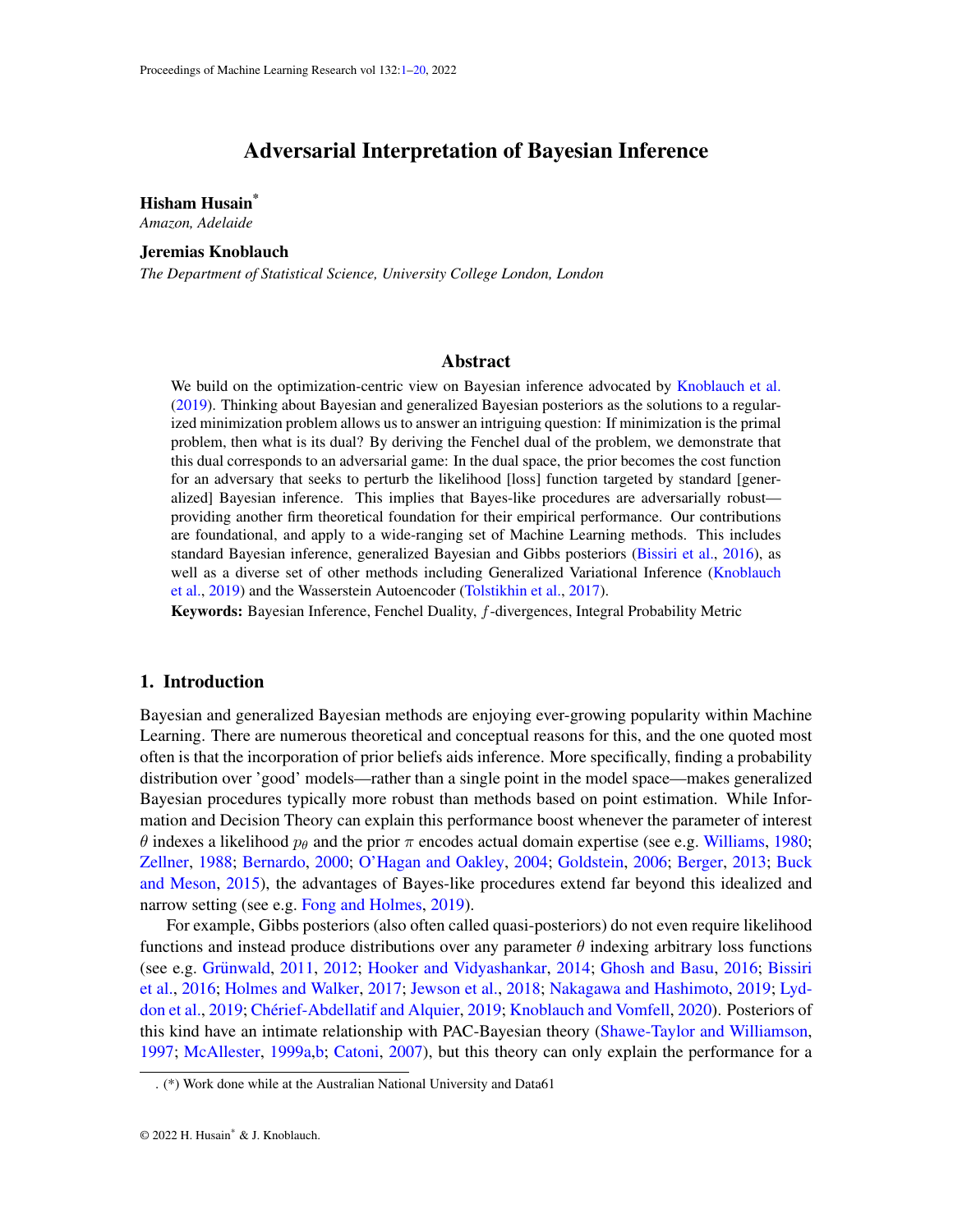sub-class of Gibbs posteriors constructed under relatively strict assumptions (see e.g. [Germain et al.,](#page-12-6) [2016;](#page-12-6) [Guedj,](#page-13-7) [2019\)](#page-13-7). Deviating even more extremely from Gibbs posterior distributions, the belief distributions in [Reid et al.](#page-14-5) [\(2015\)](#page-14-5); [Knoblauch et al.](#page-13-0) [\(2019\)](#page-13-0); [Knoblauch](#page-13-8) [\(2019a\)](#page-13-8); [Alquier](#page-11-3) [\(2020\)](#page-11-3) have dependencies on the prior that are non-multiplicative. For all these distributions—which we shall subsume under the name of *generalized Bayesian procedures* from here on out—the arguments in favour of standard Bayesian inference do not apply: Gibbs posteriors do not even depend on likelihoods, and the belief distributions of [Reid et al.](#page-14-5) [\(2015\)](#page-14-5); [Knoblauch et al.](#page-13-0) [\(2019\)](#page-13-0); [Knoblauch](#page-13-8) [\(2019a\)](#page-13-8); [Alquier](#page-11-3) [\(2020\)](#page-11-3) are *directly* formulated via optimization problems without even attempting to mimic the multiplicative nature of Bayes' rule. In spite of this substantial lack in theoretical arguments, the empirical performance of these approaches is significantly better than that of point estimates, with no clear answer in sight.

In this paper, we provide a new and universal explanation for the robustness of generalized Bayesian procedures. Instead of the update-rule interpretation of Bayesian inference, we draw on the optimization-centric viewpoint on Bayesian inference advocated for by [Knoblauch et al.](#page-13-0) [\(2019\)](#page-13-0). Doing so has a distinct advantage: This view—and by extensions the results we derive from it encompass a wide range of Machine Learning methods, many of which are not even motivated as extensions to traditional Bayesian inference. For instance, in Example [7](#page-9-0) we show that our results apply even to the Wasserstein Autoencoder [\(Tolstikhin et al.,](#page-15-0) [2017\)](#page-15-0). While the connections between traditional Bayesian inference and Wasserstein Autoencoders are tenuous at first glance, both turn out to share a substantial amount of structure once re-phrased as an optimization problem.

The second advantage of adopting an optimization-centric view on Bayesian inference is immediate: We can use ideas and proof techniques from optimization and apply them in the context of generalized Bayesian procedures. In fact, this general idea has precedence in a successful line of research using the tools of Γ-convergence [\(Braides et al.,](#page-11-4) [2002;](#page-11-4) [Dal Maso,](#page-12-7) [2012\)](#page-12-7) to study the consistency and posterior concentration of Bayesian Inverse Problems and Variational Approximations to standard Bayesian posteriors (see e.g. [Agapiou et al.,](#page-11-5) [2012;](#page-11-5) [Lu,](#page-14-6) [2017;](#page-14-6) [Lu et al.,](#page-14-7) [2017;](#page-14-7) [Wang and](#page-15-4) [Blei,](#page-15-4) [2018;](#page-15-4) [Knoblauch,](#page-13-8) [2019a\)](#page-13-8).

In the current paper, we use the optimization-centric formulation of Bayesian procedures to tap into a very different branch of optimization: Duality Theory. Doing so allows us to leverage the structural and constraint properties of the optimization problem to explain the robustness of generalized Bayesian procedures via *Fenchel* duality. While Fenchel duality has been extremely useful for the theoretical study of other machine learning methods such as Generative Adversarial Networks (see [Farnia and Tse,](#page-12-8) [2018;](#page-12-8) [Liu and Chaudhuri,](#page-13-9) [2018;](#page-13-9) [Husain et al.,](#page-13-10) [2019\)](#page-13-10) and regularization [\(Husain,](#page-13-11) [2020\)](#page-13-11), the current paper constitutes the first analysis of this kind for Bayesian methods. Our main finding is a fundamental connection between risk robustness and the variational optimization problem underlying Bayesian inference. This finding advances our understanding of Bayesian methods: Specifically, it provides a new, concise, and rigorous explanation why a large class of Bayesian and Bayes-like methods typically outperform point estimation methods. In summary, our technical contributions are

- 1. (Theorem [5\)](#page-6-0) A duality theorem that shows the the link between the optimization-centric view of Bayesian inference and an adversarial robustness game.
- 2. (Theorem [7\)](#page-7-0) A theorem detailing the robustness of Bayesian posteriors as solutions to the adversarial loss.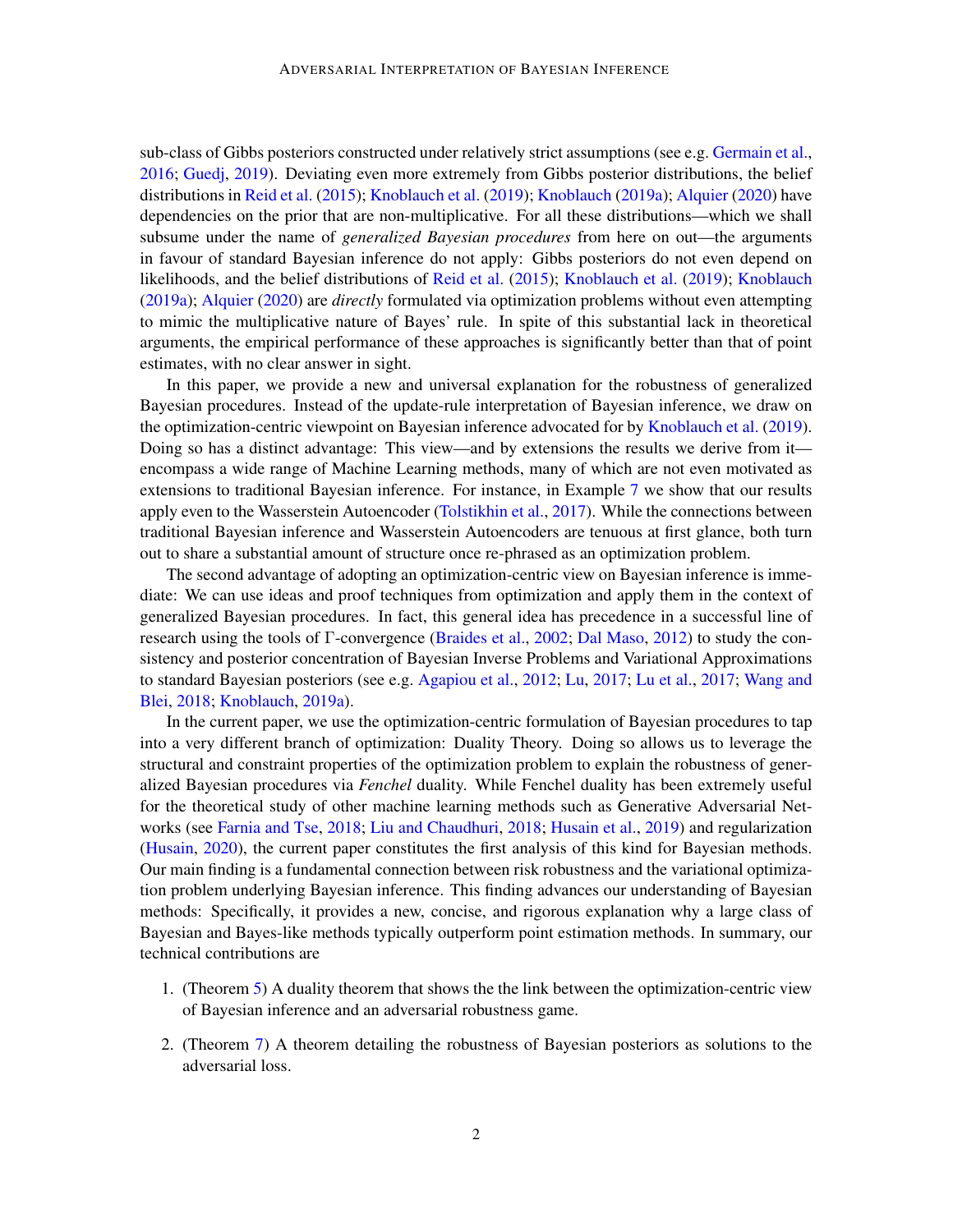3. Derivation of adversarial games for a variety of different Bayesian inference schemes, including a novel formulation of the Wasserstein Autoencoders (WAE). This allows us to gain novel insight into the theoretical underpinnings behind WAEs.

### 2. Motivation

Standard Bayesian inference is typically formulated as an update derived from Bayes' rule (see [Bayes,](#page-11-6) [1763;](#page-11-6) [De Laplace,](#page-12-9) [1774\)](#page-12-9): Given observations  $\{x_i \in \mathcal{X}\}_{i=1}^n$  sampled from a probability measure P on  $\mathcal{X}^n$ , a likelihood model  $p_\theta : \mathcal{X}^n \to \mathbb{R}_{\geq 0}$  indexed by a parameter  $\theta \in \Theta$  and a prior belief  $\pi(\theta) \in \mathcal{P}(\Theta)$  about good values of  $\theta$ , the Bayesian posterior is given by

<span id="page-2-2"></span><span id="page-2-0"></span>
$$
q_{\mathbf{B}}(\theta) = \frac{\pi(\theta)p_{\theta}(x_{1:n})}{\int_{\Theta} \pi(\theta)p_{\theta}(x_{1:n})d\theta}.
$$
 (1)

Because the integral  $\int_{\Theta} \pi(\theta)p_{\theta}(x_{1:n})d\theta$  is generally intractable, any down-stream computation involving  $q_B$  will require some form of approximation. One of the most prominent approximation schemes is Variational Inference (VI), which is built on the optimization-centric view on Bayesian inference. More specifically, it uses the fact that one may rewrite  $q_B$  as the unique minimum to an optimization problem which for  $KL(q, \pi)$  denoting the forward Kullback-Leibler Divergence [\(Kullback and Leibler,](#page-13-12) [1951\)](#page-13-12) between q and  $\pi$  is given as

$$
q_{\mathbf{B}} = \underset{q \in \mathcal{P}(\Theta)}{\arg \inf} \left\{ \mathbb{E}_{q(\theta)} \left[ -\log p_{\theta}(x_{1:n}) \right] + \mathrm{KL}(q, \pi) \right\}. \tag{2}
$$

This *optimization-centric perspective* of Bayesian inference is useful for understanding the role of priors and likelihoods. On the one hand, the KL term *regularizes* the problem by forcing the posterior belief to not deviate arbitrarily far from the prior. On the other hand, the negative log likelihood term acts as a *loss* function relating the parameter of interest  $\theta$  to the observations  $x_{1:n}$ . In other words, Bayesian inference is a very specific regularized loss-minimization problem. Adopting this optimization-centric view on exact Bayesian inference, one can interpret Variational Inference (VI) as introducing *constraints*. In particular, rather than minimizing over  $\mathcal{P}(\Theta)$ , VI instead minimizes the same objective over the parameterized subset  $\mathcal{Q} \subset \mathcal{P}(\Theta)$ . Writing this explicitly, the variational posterior  $q_{VI}$  is

<span id="page-2-1"></span>
$$
q_{\rm VI} = \underset{q \in \mathcal{P}(\Theta)}{\arg \inf} \left\{ \mathbb{E}_{q(\theta)} \left[ -\log p_{\theta}(x_{1:n}) \right] + \mathrm{KL}(q, \pi) \right\} \text{ s.t. } q \in \mathcal{Q}. \tag{3}
$$

Whether one computes the exact Bayesian posteriors  $q_B$  or its approximation  $q_{VI}$ , both are conceptually limited: In particular, the invocation of Bayes' rule is only valid if the likelihood model  $p_\theta$  and the prior belief  $\pi$  are available and correctly specified. Strictly speaking, this means that  $\pi$  has to encode *all* our prior knowledge about  $\theta$  and that we need  $p_{\theta_0} = \mathbb{P}$  for some  $\theta_0 \in \Theta$ , an assumption sometimes referred to as the *M-closed world* [\(Bernardo,](#page-11-1) [2000\)](#page-11-1).

In practice of course, likelihoods and priors alike are misspecified—often severly so. In spite of substantial misspecification, Bayesian posteriors typically perform surprisingly well. The fact that belief distributions improve performance relative to point estimates even when the standard decision-theoretic arguments in favour of  $q_B$  are not applicable has inspired numerous generalized Bayesian procedures (see e.g. Grünwald, [2011,](#page-13-1) [2012;](#page-13-2) [Berger et al.,](#page-11-7) [1994;](#page-11-7) [Hooker and Vidyashankar,](#page-13-3) [2014;](#page-13-3) [Ghosh and Basu,](#page-12-3) [2016;](#page-12-3) [Bissiri et al.,](#page-11-0) [2016;](#page-11-0) [Jewson et al.,](#page-13-5) [2018;](#page-13-5) [Knoblauch et al.,](#page-13-13) [2018;](#page-13-13)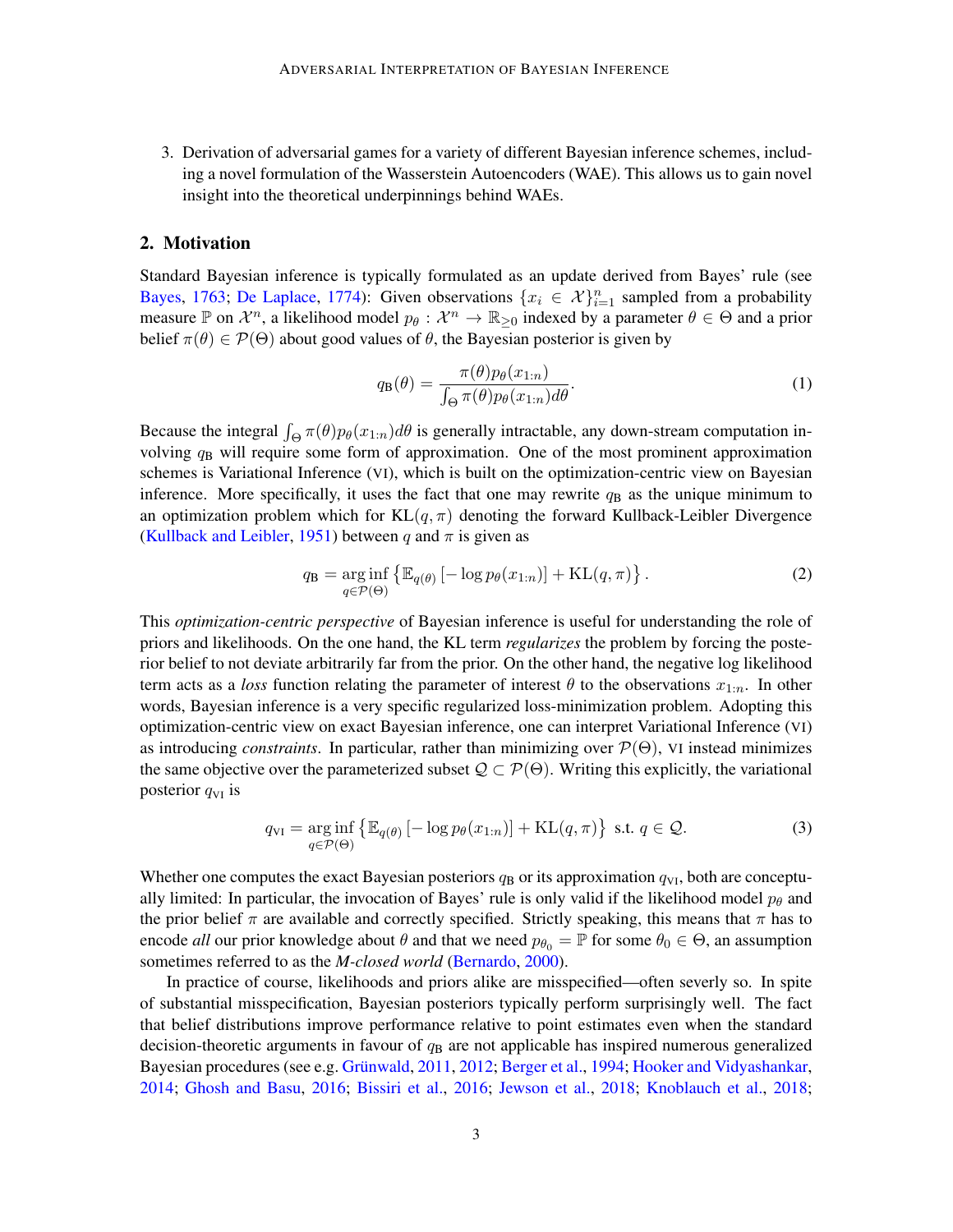[Futami et al.,](#page-12-10) [2018;](#page-12-10) [Miller and Dunson,](#page-14-8) [2019;](#page-14-8) [Knoblauch,](#page-13-8) [2019a,](#page-13-8)[b;](#page-13-14) Chérief-Abdellatif and Alquier, [2019;](#page-12-4) [Nakagawa and Hashimoto,](#page-14-1) [2019;](#page-14-1) [Knoblauch and Vomfell,](#page-13-6) [2020;](#page-13-6) [Guedj,](#page-13-7) [2019;](#page-13-7) [Alemi,](#page-11-8) [2019\)](#page-11-8). While the conceptual motivations of these generalized Bayesian procedures vary greatly, their large majority can be expressed as solutions to a modified version of the optimization problem in eq. [\(2\)](#page-2-0) (see [Knoblauch et al.,](#page-13-0) [2019\)](#page-13-0). Adopting terminology of the same paper, we call the resulting distributions *Generalized Variational Inference* posteriors. To properly define this large class of posteriors, we first state the definition of statistical divergences used for our results.

<span id="page-3-1"></span>**Definition 1 (Divergences)** *A divergence is a function* D :  $\mathcal{P}(\Theta) \times \mathcal{P}(\Theta) \rightarrow \mathbb{R}$ *, so that*  $D(\mu, \nu)$ 0*,*  $D(\mu, \nu) = 0 \iff \nu = \mu$ , and which is proper convex lower semi-continuous in its first *argument.*

Generalizing the structure underlying eq. [\(3\)](#page-2-1) in three directions at once, Generalized Variational Inference posteriors are obtained as the minimizers of any D-regularized Π-constrained L-loss minimization problem. Denoting  $\mathcal{F}_b(\Theta)$  as the set of bounded and measurable functions on  $\Theta$ , we proceed by formally defining posteriors of this kind.

**Definition 2 (Generalized Variational Inference)** *For any*  $\Pi \subseteq \mathcal{P}(\Theta)$ , *any loss*  $L \in \mathcal{F}_b(\Theta)$ , *divergence*  $D : \mathcal{P}(\Theta) \times \mathcal{P}(\Theta) \to \mathbb{R}$ *, the Generalized Variational Inference (GVI) objective with prior*  $\pi \in \mathcal{P}(\Theta)$  and  $\lambda > 0$  is

$$
\mathscr{G}_{L,\mathsf{D},\Pi} := \inf_{q \in \Pi} \left( \mathbb{E}_{q(\theta)} \left[ L(\theta) \right] + \lambda \mathsf{D}(q,\pi) \right) \tag{4}
$$

*and any minimizer of the above is referred to as a GVI posterior:*

<span id="page-3-0"></span>
$$
q_{L,\mathsf{D},\Pi} \in \underset{q \in \Pi}{\arg\inf} \left( \mathbb{E}_{q(\theta)} \left[ L(\theta) \right] + \lambda \mathsf{D}(q,\pi) \right) \tag{5}
$$

The special case of this problem when  $D = KL$  and  $\Pi = \mathcal{P}(\Theta)$  is well-studied: As eq. [\(2\)](#page-2-0) shows,  $q_B = q_{L,\text{KL},\mathcal{P}(\Theta)}$  whenever  $L(\theta) = -\log p_{\theta}(x_{1:n})$ . Similarly, if L is an arbitrary loss for which  $\int_{\Theta} \pi(\theta) \exp\{-L(\theta)\} d\theta < \infty$ , one recovers the Gibbs posterior—also called quasi-posterior (e.g. [Ghosh and Basu,](#page-12-3) [2016\)](#page-12-3) or Generalized posterior [\(Bissiri et al.,](#page-11-0) [2016\)](#page-11-0):

$$
q_{L,\text{KL},\mathcal{P}(\Theta)}(\theta) = \frac{\pi(\theta) \exp\{-\lambda^{-1} L(\theta)\}}{\int_{\Theta} \pi(\theta) \exp\{-\lambda^{-1} L(\theta)\} d\theta}.
$$
(6)

Since  $q_{L,\text{KL},\mathcal{P}(\Theta)}$  requires computationally expensive sampling procedures to be made practically useful, one could alternatively approximate the posteriors  $q_{L,KL,\mathcal{P}(\Theta)}$  with an element in a tractable and parameterized set of distributions  $\mathcal{Q} \subset \mathcal{P}(\Theta)$ . This recovers the standard VI posterior  $q_{VI}$ whenever  $L(\theta) = -\log p_{\theta}(x_{1:n})$  and so-called Gibbs VI posteriors (see e.g. [Alquier et al.,](#page-11-9) [2016\)](#page-11-9) for general losses  $L(\theta) \neq -\log p_{\theta}(x_{1:n}).$ 

As a consequence, Definition [2](#page-3-0) recovers the most well-known generalized Bayesian methods, both in their exact and approximate form. Beyond that however, it also encompasses a host of other belief distributions that have received only limited attention. These include the posteriors motivated in [Reid et al.](#page-14-5) [\(2015\)](#page-14-5); [Knoblauch et al.](#page-13-0) [\(2019\)](#page-13-0); [Knoblauch](#page-13-8) [\(2019a\)](#page-13-8); [Alquier](#page-11-3) [\(2020\)](#page-11-3), minimizers of non-standard PAC-Bayesian bounds such as those of Bégin et al. [\(2016\)](#page-11-10); [Alquier and Guedj](#page-11-11)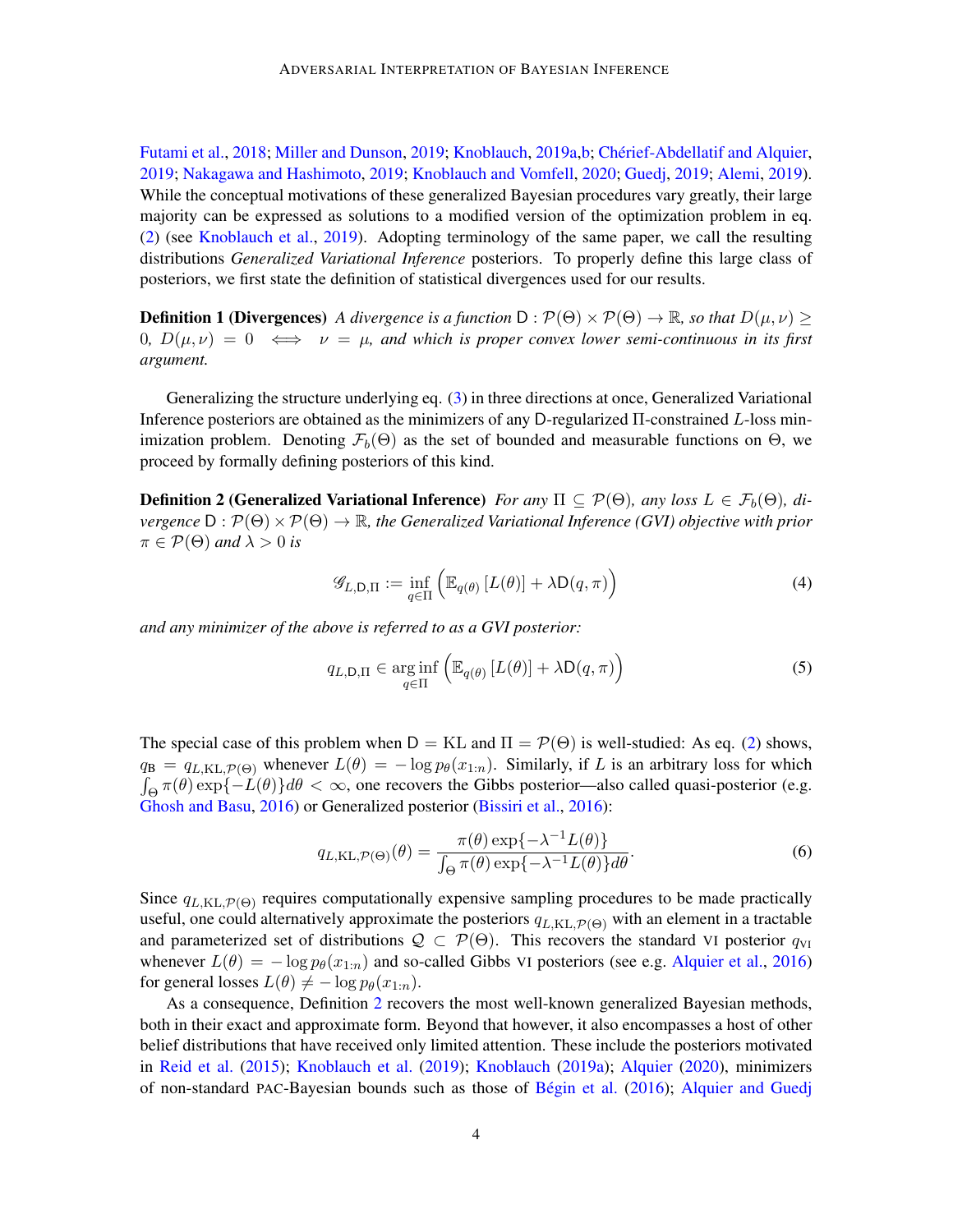[\(2018\)](#page-11-11); [Ohnishi and Honorio](#page-14-9) [\(2020\)](#page-14-9), and even the conditional distributions produced by Wasserstein Autoencoders [\(Tolstikhin et al.,](#page-15-0) [2017\)](#page-15-0).

Most importantly—and unlike the multiplicative update-rule of eq. [\(1\)](#page-2-2)—Definition [2](#page-3-0) constitutes an optimization-centric formulation of generalized Bayesian procedures. Crucially for the purposes of the current paper, this allows us to tap into duality theory. Duality is a corner stone of modern optimization theory and has previously been used for the derivation of new Bayesian methodology (e.g. [Ganchev et al.,](#page-12-11) [2010;](#page-12-11) [Zhu et al.,](#page-15-5) [2014;](#page-15-5) [Dai et al.,](#page-12-12) [2018\)](#page-12-12). More in line with its use for our contribution, it is also a vital tool for building theoretical understanding of existing Machine Learning methods. For example, recent work have given insights for a number of areas including generative modelling [\(Liu and Chaudhuri,](#page-13-9) [2018;](#page-13-9) [Husain et al.,](#page-13-10) [2019\)](#page-13-10), distributional robustness [\(Cranko et al.,](#page-12-13) [2020;](#page-12-13) [Husain,](#page-13-11) [2020\)](#page-13-11), reinforcement learning [\(Husain et al.,](#page-13-15) [2021\)](#page-13-15) and optimal transport [\(Paty and](#page-14-10) [Cuturi,](#page-14-10) [2020\)](#page-14-10).

In the current paper, we add to this literature by deriving the Legendre-Fenchel dual of standard and generalized Bayesian procedures. This allows us to interpret Bayes-like methods in a new light. More precisely, they define an adversarial game: In the dual space, the prior belief becomes a cost function for an adversary seeking to change the loss function that is minimized.

## 3. Bayesian Inference as Adversarial Robustness

The constrained and regularized structure of the problem in Definition [2](#page-3-0) makes it naturally amenable to an investigation into its *Legendre-Fenchel* dual. We pursue this endeavour in the remainder. First, Section [3.1](#page-4-0) sets out notation and additional definitions. We then present the general results of our analysis in Section [3.2.](#page-6-1) Lastly, we elaborate on the implications of our results for two large classes of posteriors in Sections [3.3](#page-7-1) and [3.4](#page-8-0) by giving examples of the resulting dual problems as well as numerical demonstrations.

## <span id="page-4-0"></span>3.1. Preliminaries

Throughout, we will assume that the parameter space  $\Theta$  as well as the data space X admit Polish topology. We will sometimes use  $\mathscr{B}(\Theta)$  to denote the set of finitely-additive measures over  $\Theta$ . Its topological dual space is the set of all bounded and measurable functions mapping from  $\Theta$  to  $\mathbb{R}$ , which we denote by  $\mathcal{F}_b(\Theta)$ . Lastly, the set  $\mathcal{P}(\Theta) \subset \mathcal{B}(\Theta)$  denotes the set of Borel probability measures on Θ.

To investigate the Legendre-Fenchel dual of the optimization problems in Definition [2,](#page-3-0) we also need to introduce the Legendre-Fenchel conjugate of the prior regularizers  $D(\cdot, \pi)$ .

**Definition 3** *For a given prior*  $\pi \in \mathcal{P}(\Theta)$ *, the Legendre-Fenchel conjugate of a regularizer*  $D(\cdot, \pi)$ :  $\mathcal{P}(\Theta) \rightarrow \mathbb{R}$  *is* 

$$
D_{\pi}^{\star}(\ell) = \sup_{\mu \in \mathscr{B}(\Theta)} \left( \int_{\Theta} \ell d\mu - D(\mu, \pi) \right),\tag{7}
$$

*for any*  $\ell \in \mathcal{F}_b(\Theta)$ *.* 

For convenience, we also define an auxiliary minimization problem which appears as part of the Legendre-Fenchel dual.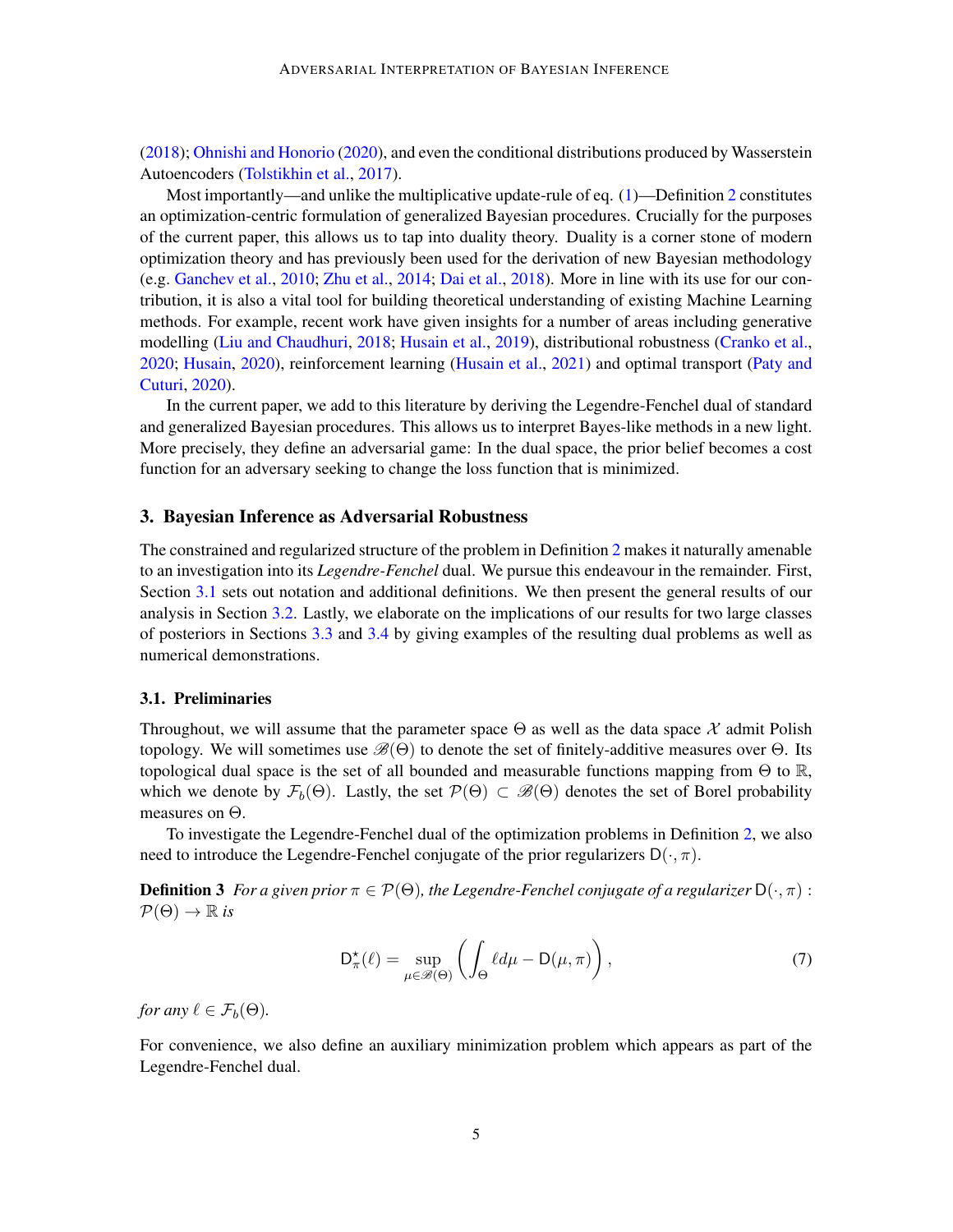

Figure 1: The left image illustrates a choice for Π which consists of five probability vectors over  $\Theta = \{a, b, c\}$ . The right illustrates  $\overline{co}(\Pi)$  over this choice where one can see that the selection of probabilities increases vastly.

**Definition 4** *For any set of probability distributions*  $\Pi \subseteq \mathcal{P}(\Theta)$ *, we define for any*  $L \in \mathcal{F}_b(\Theta)$ 

$$
\mathsf{E}_{\Pi}(L) = \inf_{q \in \Pi} \mathbb{E}_{q(\theta)} \left[ L(\theta) \right] \tag{8}
$$

In words,  $E_{\text{II}}(L)$  denotes the smallest possible value achievable by integrating the loss L with an element from the class of probability distributions Π.

Lastly, we introduce the *closed convex hull* of a set Π of admissible solutions to the optimization problem in Definition [2.](#page-3-0) For a set of potential posteriors  $\Pi$ ,  $\overline{co}(\Pi)$  denotes the smallest *closed* and *convex* set containing Π. In particular, we will have

$$
\lambda \cdot q + (1 - \lambda) \cdot q' \in \overline{\text{co}}(\Pi), \tag{9}
$$

for all  $q, q' \in \Pi$  and  $\lambda \in [0, 1]$ . We illustrate this in Figure 1 for a discrete parameter space  $\Theta = \{a, b, c\}$  with only three elements. In this setting,  $\mathcal{P}(\Theta)$  is simply the set of vectors in  $\mathbb{R}^3_{\geq 0}$ whose co-ordinates sum to 1 however can be viewed as elements in  $R^2$  enclosed in a triangle with vertices  $(0, 0)$ ,  $(0, 1)$  and  $(1, 0)$ . Though the definition of the convex hull is best understood in the geometric sense, it also has a clear probabilistic counterpart in mixture models: For example, if  $\Pi$ is the set of normal distributions, then  $\overline{co}(\Pi)$  is the set of all (finite and infinite) mixtures of normal distributions on Θ.

To clarify the setting studied throughout the remainder of the paper, we explain these definitions using a simple example that we will later re-use for numerical demonstrations.

**Example 1** Given a dataset  $\{(X_i, Y_i)\}_{i=1}^n$  with  $\mathcal{X} = \mathbb{R}^d$ , one may consider the parameter space Θ = [0, 1] *and the corresponding least squares loss*

$$
L(\theta) = \sum_{i=1}^{n} \left( X_i^{\top} \theta - Y_i \right)^2.
$$
 (10)

*Considering for some*  $m \in \mathbb{N}$  *the discretely supported and uniform prior*  $\pi(\theta) = \frac{1}{m+1} \sum_{j=0}^{m} \delta_{(j/m)}(\theta)$ *and the set of variational posteriors supported on the same atoms as*

$$
\Pi = \bigg\{ \sum_{j=0}^{m} w_j \delta_{(j/m)}(\theta) : w_j \ge 0, \sum_{j=0}^{m} w_j = 1 \bigg\},\
$$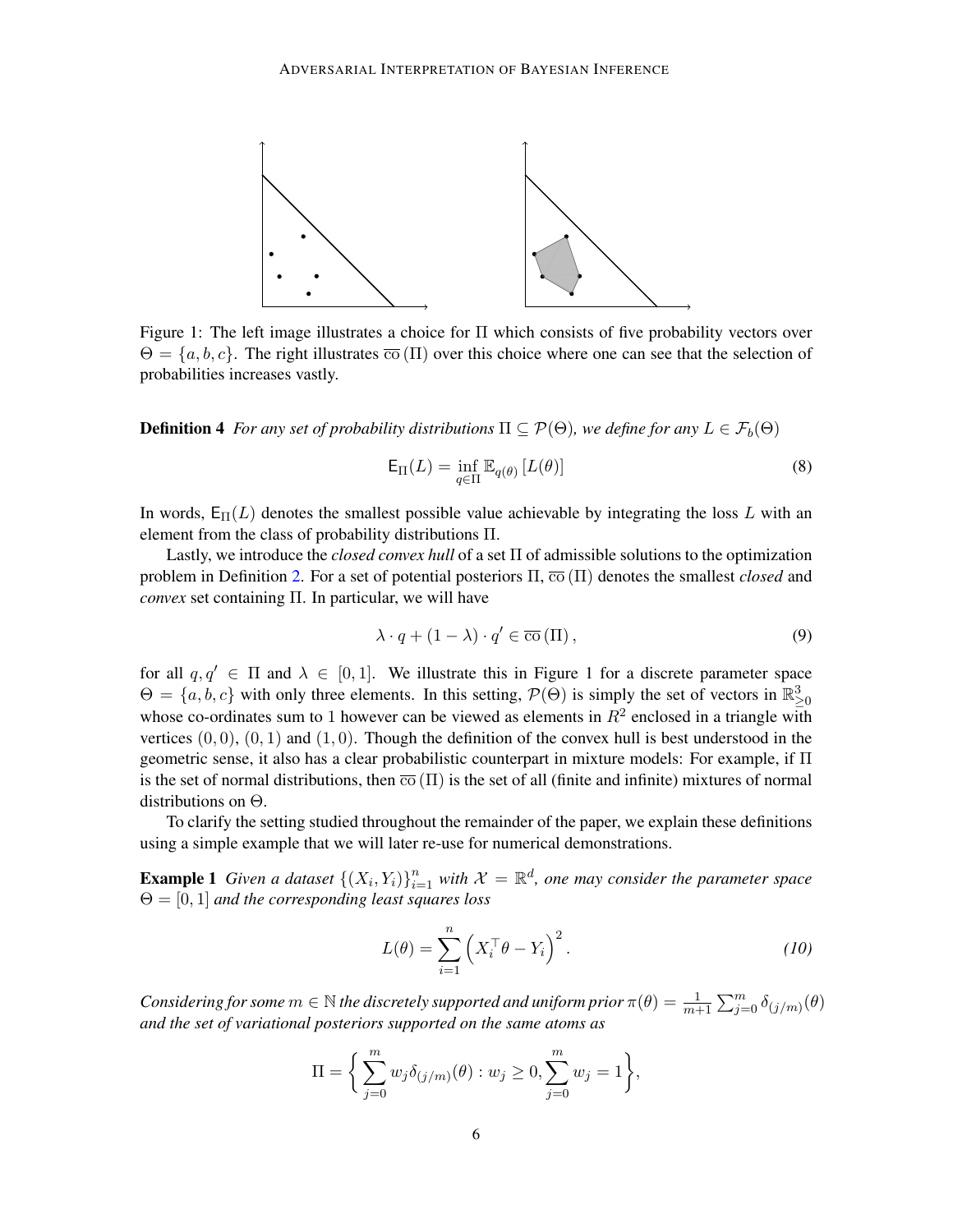*it is clear both that*  $\pi \in \Pi$  *and that*  $\overline{co}(\Pi) = \Pi$ . Considering as regularizer the  $\chi^2$ -divergence *given for any*  $q \in \Pi$  *by* 

$$
\chi^2(q,\pi) = \mathbb{E}_{\pi(\theta)} \left[ \left( \frac{\pi(\theta)}{q(\theta)} - 1 \right)^2 \right],
$$

*and taking*  $\lambda = 1$ *, the corresponding Generalized Variational Inference posteriors are given by* 

$$
q_{L,\chi^2,\Pi} \in \underset{q \in \Pi}{\arg\inf} \left( \mathbb{E}_{q(\theta)} \left[ L(\theta) \right] + \chi^2(q,\pi) \right).
$$

*Moreover, we have that*

$$
\mathsf{E}_{\Pi}(L) = \inf_{n \to \infty} \mathbb{E}_{\theta \sim \mathcal{N}(\mu, \sigma^2)} \left[ \frac{1}{n} \sum_{i=1}^n \left( X_i^\top \theta - Y_i \right)^2 \right],\tag{11}
$$

The above corresponds to the square loss. If we employ a set of Gaussians as our model class  $\Pi = \{ \mathcal{N}(\mu, \sigma^2) : \mu \in \mathbb{R}^d, \sigma \in \mathbb{R} \}$  then we have

$$
\mathsf{E}_{\Pi}(L) = \inf_{\mu \in \mathbb{R}^d, \sigma \in \mathbb{R}} \mathbb{E}_{\theta \sim \mathcal{N}(\mu, \sigma^2)} \left[ \frac{1}{n} \sum_{i=1}^n \left( X_i^\top \theta - Y_i \right)^2 \right],\tag{12}
$$

which amounts to fitting a normal distribution over the parameters and thus the value of  $\mathbb{E}_{\Pi}[L]$ is precisely the minimally achievable loss using the family Π. It should be noted this is the GVI objective when there is no prior regularization:  $\mathbb{E}_{\Pi}(L) = \mathscr{G}_{L,0,\Pi}$ .

#### <span id="page-6-1"></span>3.2. Main results

We present the main Theorem– a strong duality result for posteriors obtained as D-regularized and Π-constrained L-loss minimizers.

**Theorem 5 (Strong Duality)** *For any*  $\Pi \subseteq \mathcal{P}(\Theta)$ ,  $\pi \in \mathcal{P}(\Theta)$  *and loss*  $L \in \mathcal{F}_b(\Theta)$ *, the following holds for any*  $\lambda > 0$ 

<span id="page-6-2"></span><span id="page-6-0"></span>
$$
\mathscr{G}_{L,\mathsf{D},\overline{\text{co}}(\Pi)} = \sup_{\ell \in \mathcal{F}_b(\Theta)} \left( \mathsf{E}_{\Pi}(L+\ell) - \lambda \mathsf{D}_{\pi}^{\star} \left( \frac{\ell}{\lambda} \right) \right). \tag{13}
$$

As this result shows, GVI procedures have a close correspondence to adversarial games. Specifically, the adversary in the game of Theorem [5](#page-6-2) changes the original loss L via a perturbation  $\ell$  so that the minimum achievable loss by  $\Pi$  given by  $\mathbb{E}_{\Pi}[L + \ell]$ , is as large as possible. Luckily, the adversary pays a price  $\lambda D^{\star}_{\pi}(\ell/\lambda)$  for this, which stops it from making  $\mathbb{E}_{\Pi}[L + \ell]$  infinitely large. Clearly, the exact choices for  $\lambda$ ,  $\pi$  and D determine the precise cost of the adversarial perturbations  $\ell$ . Note that  $\Pi \subseteq \overline{co}(\Pi)$ , which implies  $\mathscr{G}_{L,\mathsf{D},\Pi} \geq \mathscr{G}_{L,\mathsf{D},\overline{co}(\Pi)}$ . Combining this with Theorem [5](#page-6-2) allows us to relate GVI (using only Π):

$$
\mathscr{G}_{L,\mathsf{D},\Pi} \ge \sup_{\ell \in \mathcal{F}_b(\Theta)} \left( \mathsf{E}_{\Pi}(L+\ell) - \lambda \mathsf{D}_{\pi}^{\star} \left( \frac{\ell}{\lambda} \right) \right),\tag{14}
$$

with equality if  $\Pi$  is closed and convex. The standard choice  $\Pi = \mathcal{P}(\Theta)$  is closed and convex, immediately implying the following strong duality result that holds for full Bayesian inference as well as the the objects studied in [\(Reid et al.,](#page-14-5) [2015;](#page-14-5) [Knoblauch et al.,](#page-13-0) [2019;](#page-13-0) [Knoblauch,](#page-13-8) [2019a;](#page-13-8) [Alquier,](#page-11-3) [2020\)](#page-11-3).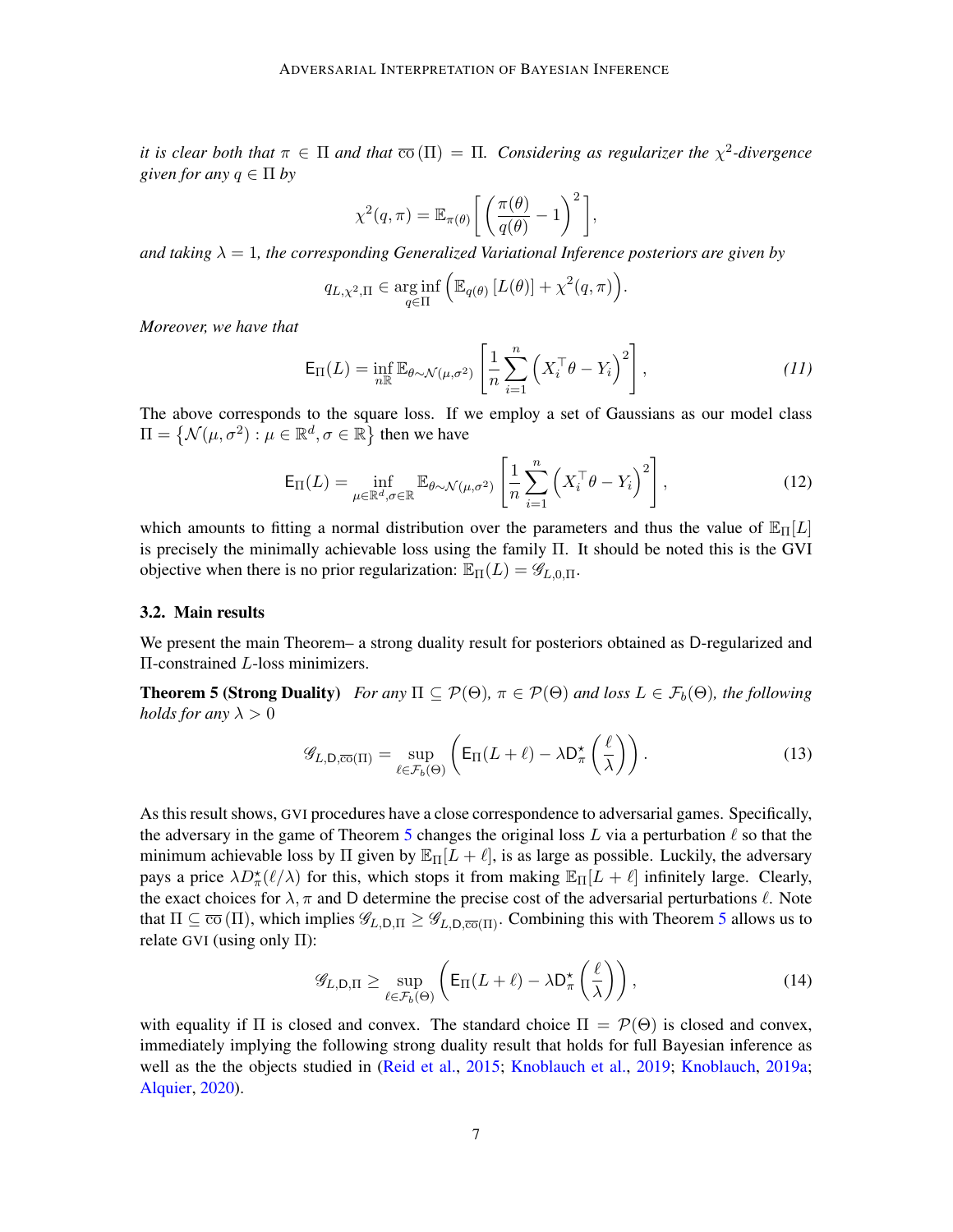Corollary 6 *If*  $\Pi = \mathcal{P}(\Theta)$  *then for any*  $\pi, \in \mathcal{P}(\Theta)$ ,  $L \in \mathcal{F}_b(\Theta)$  *and*  $\lambda > 0$  *it holds* 

<span id="page-7-2"></span>
$$
\mathcal{G}_{L,\mathsf{D},\Pi} = \sup_{\ell \in \mathcal{F}_b(\Theta)} \left( \mathsf{E}_{\Pi}(L+\ell) - \lambda \mathsf{D}_{\pi}^{\star} \left( \frac{\ell}{\lambda} \right) \right). \tag{15}
$$

While Corollary [6](#page-7-2) connects the two *values* of the objectives at the optimum, we can make this dual connection much firmer. In fact, the GVI primal and its adversarial dual share another—arguably even more important—connection: The GVI posterior minimizes the loss that results from the adversary's perturbation.

<span id="page-7-0"></span>**Theorem 7 (Adversarial Robustness of GVI)** Let  $\ell^*$  denote a maximizer of the dual in [\(13\)](#page-6-2). If  $\Pi$ *is convex and closed, it holds that*

<span id="page-7-3"></span>
$$
q_{L,\mathsf{D},\Pi} \in \underset{q \in \Pi}{\arg\inf} \, \mathbb{E}_{q(\theta)} \left[ L(\theta) + \ell^*(\theta) \right]. \tag{16}
$$

This result is striking: It tells us that posteriors learned via the GVI objective of Definition [2](#page-3-0) are adversarially robust. More specifically, they produce optimal beliefs in the presence of an adversary whose cost for perturbing the original loss L by  $\ell$  is given by  $\lambda D_{\pi}^{\star}(\ell/\lambda)$ .

## <span id="page-7-1"></span>3.3. Examples With f-Divergences

In this section we will explore our results in the popular setting when D is chosen as an f-divergence. We remark that Theorem [5](#page-6-0) will be insightful and generalize results regarding log evidence however Theorem [7](#page-7-3) will not give us much insight.

Example 2 (f-divergences) *The requirements of Definition [1](#page-3-1) are satisfied by* f*-divergences. For a convex lower semicontinuous function*  $f : \mathbb{R} \to (-\infty, \infty]$ , the corresponding f-divergence is  $D_f(\mu, \nu) = \int_{\Theta} f(d\mu/d\nu) d\nu$  *if*  $\nu \ll \mu$  *and*  $D_f(\mu, \nu) = \infty$  *otherwise. This includes the popular Kullback-Leibler (KL) divergence when*  $f(t) = t \log t$  *and the*  $\chi^2$ -divergence if  $f(t) = (t - 1)^2$ .

At this point, the curious reader may wonder what the adversary's cost functions look like. To gain some intuition about this, we will study some examples with different choices of D. We begin with the standard choice corresponding to both Variational Inference and fully Bayesian Inference: The KL-divergence.

Example 3 (KL-divergence) *If* D = KL *then the dual problem is*

$$
\mathscr{G}_{L,\mathrm{KL},\mathcal{P}(\Theta)} = \sup_{\ell \in \mathcal{F}_b(\Theta)} \left( \mathsf{E}_{\Pi}(L+\ell) - \lambda \log \int_{\Theta} \exp\left(\frac{\ell(\theta)}{\lambda}\right) d\pi(\theta) \right). \tag{17}
$$

As this example reveals, the KL-divergence penalizes the adversary for deviations  $\ell$  from L proportionally to the prior belief  $\pi$ . This ultimately means that the prior becomes the adversary's cost function in the dual form. Jensen's inequality also gives a lower bound on the entire penalty. While coarse, this bound is perhaps more interpretable:

<span id="page-7-4"></span>
$$
\lambda \log \int_{\Theta} \exp \left( \frac{\ell(\theta)}{\lambda} \right) d\pi(\theta) \ge \int_{\Theta} \ell(\theta) d\pi(\theta).
$$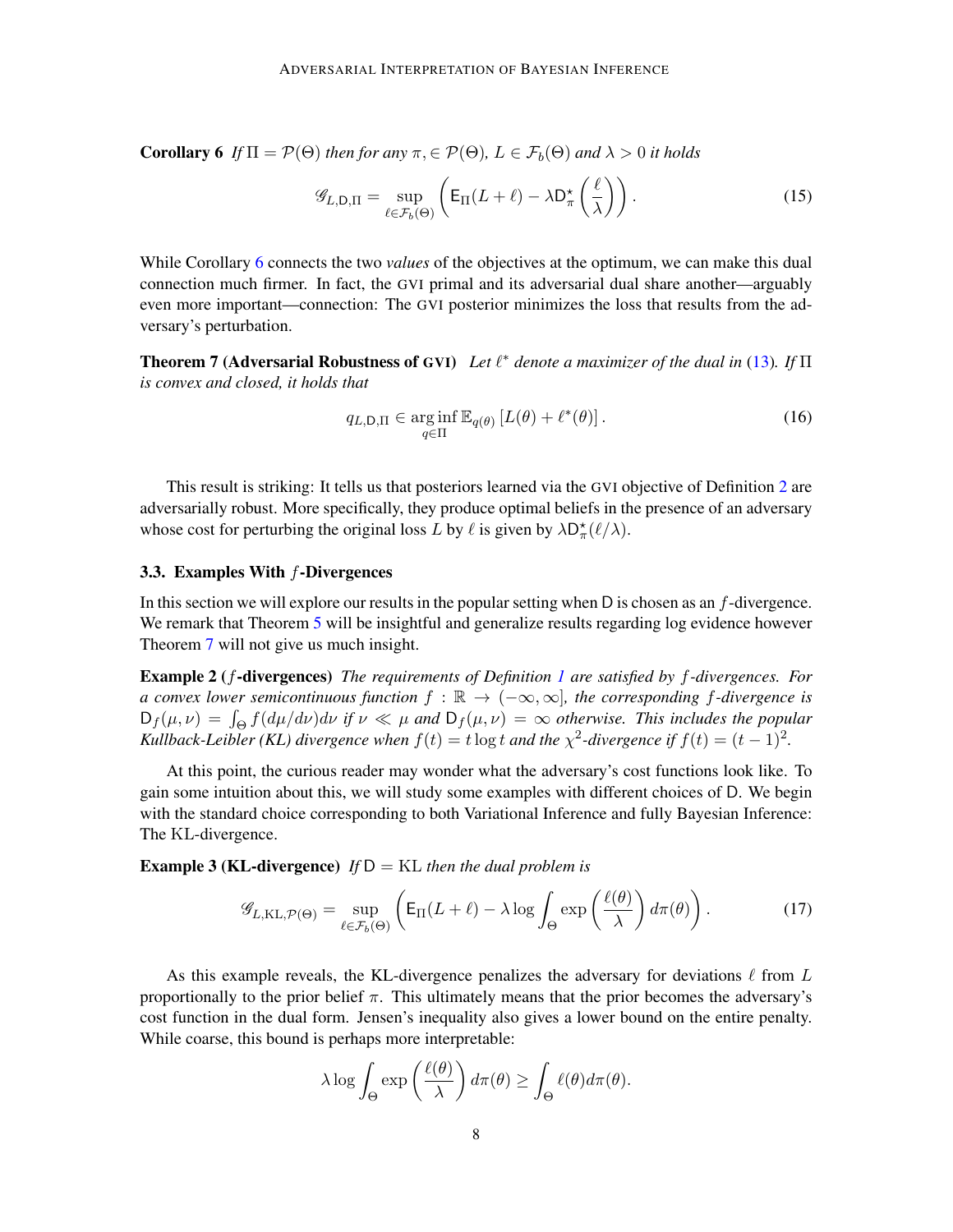Specifically, it reveals that KL-regularization implies a perturbation penalty that is *stricter* and more costly than a linear one. The linear penalty (in  $\ell$ ) is a useful benchmark to compare against: Linear penalties punish the adversary by weighting its perturbation  $\ell$  with the prior. Moreover, this holds for the case when D is chosen to be *any* f-divergence.

**Example 4** (f-divergence) *For any lower semicontinuous convex function*  $f : \mathbb{R} \to (-\infty, \infty]$ *with*  $f(1) = 0$ *, we have* 

<span id="page-8-1"></span>
$$
\mathscr{G}_{L,\mathsf{D}_f,\mathcal{P}(\Theta)} = \sup_{\ell \in \mathcal{F}_b(\Theta)} \left( \mathsf{E}_{\Pi}(L+\ell) - \inf_{b \in \mathbb{R}} \left[ \int_{\Theta} f^{\star}(\ell(\theta) - b) d\pi(\theta) + b \right] \right),\tag{18}
$$

where  $f^*(t) = \sup_{t' \in \text{dom}(f)} (t \cdot t' - f(t'))$ 

Note for any f defined above, it holds that  $f^*(t) \geq t$  and so immediately we get

<span id="page-8-2"></span>
$$
\inf_{b \in \mathbb{R}} \left[ \int_{\Theta} f^{\star}(\ell(\theta) - b) d\pi(\theta) + b \right] \ge \int_{\Theta} \ell(\theta) d\pi(\theta) \tag{19}
$$

As it turns out, the linear penalty term also re-surfaces quite naturally when other divergences are used in the GVI form. As the next two examples show, this includes the case of the  $\chi^2$ -divergence.

## **Example 5** ( $\chi^2$ -divergence) If  $D = \lambda \cdot \chi^2$  for some  $\lambda \ge 0$  then the dual problem is

$$
\mathscr{G}_{L,\chi^2,\mathcal{P}(\Theta)} = \sup_{\ell \in \mathcal{F}_b(\Theta)} \left( \mathsf{E}_{\Pi}(L+\ell) - \int_{\Theta} \ell(\theta) d\pi(\theta) - \frac{1}{4\lambda} \operatorname{Var}_{\pi}(\ell) \right). \tag{20}
$$

We remark that this gives a recontextualization to the parameter  $\lambda$ , which is often added to enforce proximity to the prior however, here it is interpreted as allowing the loss perturbation  $\ell$  to be as flexible for larger values.

#### <span id="page-8-0"></span>3.4. Examples with Integral Probability Metrics

The choice of f-divergences can be regarded as a strong way of penalizing the posterior to deviate from the prior. This is due to the fact that the f-divergences requires absolute continuity, meaning that the posterior is forced to be supported wherever the prior is. To that end, we now consider a choice of divergence that is considered rather weaker, the Integral Probability Metrics (IPM).

**Definition 8 (Integral Probability Metric)** *For a set of functions*  $H \subseteq \mathscr{F}_b(\Theta)$ *, the* IPM *between*  $\mu, \nu \in \mathcal{P}(\Theta)$  *is* 

$$
d_{\mathcal{H}}(\mu,\nu)=\sup_{h\in\mathcal{H}}\left(\mathbb{E}_{\mu}[h]-\mathbb{E}_{\nu}[h]\right).
$$

IPMs have often been studied for theoretical interest in machine learning as they define metrics over probability spaces (Müller, [1997\)](#page-14-11). One famous example is the 1-Wasserstein distance [\(Villani,](#page-15-6) [2008\)](#page-15-6), which is typically sought as a remedy to strong penalizing effect of f-divergences. Another example of an IPM in machine learning is the kernel-based Maximum Mean Discrepancy, which can be easily computed. In particular, it is the choice of  $H$  that allows us to comment on the strength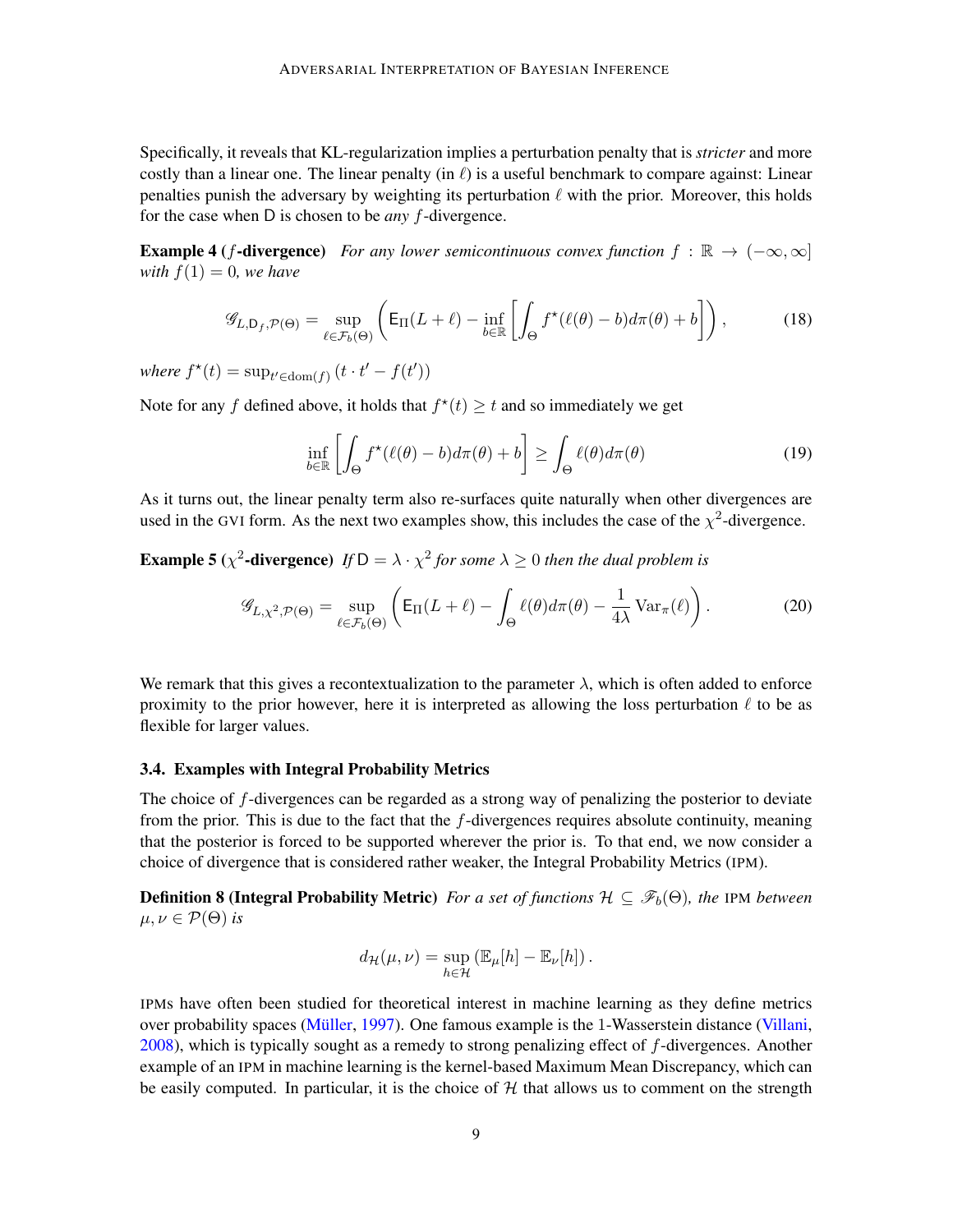of the IPM and has been shown that convergence rates of an IPM induced by  $H$  depends on the Rademacher complexity of H [\(Bartlett and Mendelson,](#page-11-12) [2002\)](#page-11-12).

The downside of IPMs is that for a general class  $H$  cannot be easily computed, even if the densities of the distributions are known. Recently however, IPMs have become popularized due to Generative Adversarial Networks as deep neural networks have played the role of  $H$  with various kinds of parametrizations [\(Arbel et al.,](#page-11-13) [2018;](#page-11-13) [Li et al.,](#page-13-16) [2017;](#page-13-16) [Arjovsky et al.,](#page-11-14) [2017;](#page-11-14) [Mroueh et al.,](#page-14-12) [2017;](#page-14-12) [Mroueh and Sercu,](#page-14-13) [2017\)](#page-14-13). They have also been used in the generalized variational inference framework, which as we exemplify with the Wasserstein Autoencoder. We first, apply our general result to the case when D is chosen to be an IPM.

**Example 6 (Integral Probability Metric)** *For a set of functions*  $\mathcal{H} \subseteq \mathcal{F}_b(\Theta)$ *, the Integral Probability Metric (IPM) generated by* H *is defined as*  $d_{\mathcal{H}}(q, \pi) = \sup_{h \in \mathcal{H}} (\mathbb{E}_q[h] - \mathbb{E}_\pi[h])$ *. If*  $D = d_{\mathcal{H}}$ *then the dual problem is*

<span id="page-9-1"></span>
$$
\mathcal{G}_{L,\text{IPM},\mathcal{P}(\Theta)} = \sup_{\ell \in \lambda \cdot \mathcal{H}} \left( \mathsf{E}_{\Pi}(L+\ell) - \int_{\Theta} \ell(\theta) d\pi(\theta) \right). \tag{21}
$$

Whether the primal form of GVI regularizes against the prior with a  $\chi^2$ -divergence or an IPM, the adversary's cost function in the dual space additively decomposes into a linear penalty and an additional term. In the case of the  $\chi^2$ -divergence, this additional term measures the variance of the perturbation (relative to the prior measure). In essence, this behaviour discourages perturbations whose fluctuations are large in regions of high prior mass. Furthermore, note that the dual of the IPM scheme also resembles that of the  $\chi^2$ -divergence except that the IPM imposes a particularly *strong* penalty on the adversary: Any perturbation  $\ell$  that is not in the set  $\lambda \cdot \mathcal{H} = {\lambda \cdot h : h \in \mathcal{H}}$  incurs an infinitely large penalty. Conversely, this also means that it will be a relatively *weak* regularizer. In both cases,  $\lambda \to \infty$  reduces the constraints on the penalty, however in the primal problem (GVI), a larger choice of  $\lambda$  suggests the regularization against the prior to be stronger and thus more constraint.

Example 7 (Wasserstein Autoencoder) *Consider the following instantiation:* Θ = Z × X *where*  $\mathcal Z$  is referred to as a latent space. Let  $G : \mathcal Z \to \mathcal X$  be a fixed mapping and suppose we have a cost  $c: \mathcal{X} \times \mathcal{X} \to \mathbb{R}$ , then define the following (with  $\theta = (z, x)$ )

$$
L(\theta) = c(G(z), x) \tag{22}
$$

$$
\Pi = \{ q \in \mathcal{P}(\Theta) : q(\mathcal{Z} \times A) = P_X(A), A \text{ measurable} \}
$$
\n(23)

The Wasserstein Autoencoder objective [\(Tolstikhin et al.,](#page-15-0) [2017\)](#page-15-0) is given by

<span id="page-9-0"></span>
$$
\inf_{G,q\in\Pi} \left( \int_{\Theta} c(G(z),x) dq(z,x) + \lambda \mathsf{D}(\mathsf{F}_\#q,\pi) \right),\tag{24}
$$

where D is a divergence,  $F: \Theta \to \mathcal{Z}$  is a projection mapping defined as  $F(z, x) = z$  and  $\pi \in \mathcal{P}(\mathcal{Z})$ is a *prior* distribution over the latent space. We remark that it involves two infinums, one over the function  $G$ , which is referred to as the decoder and q, which is the encoder. In the above example, we show that for a fixed  $G$ , we can apply our duality result to the infinum problem over q.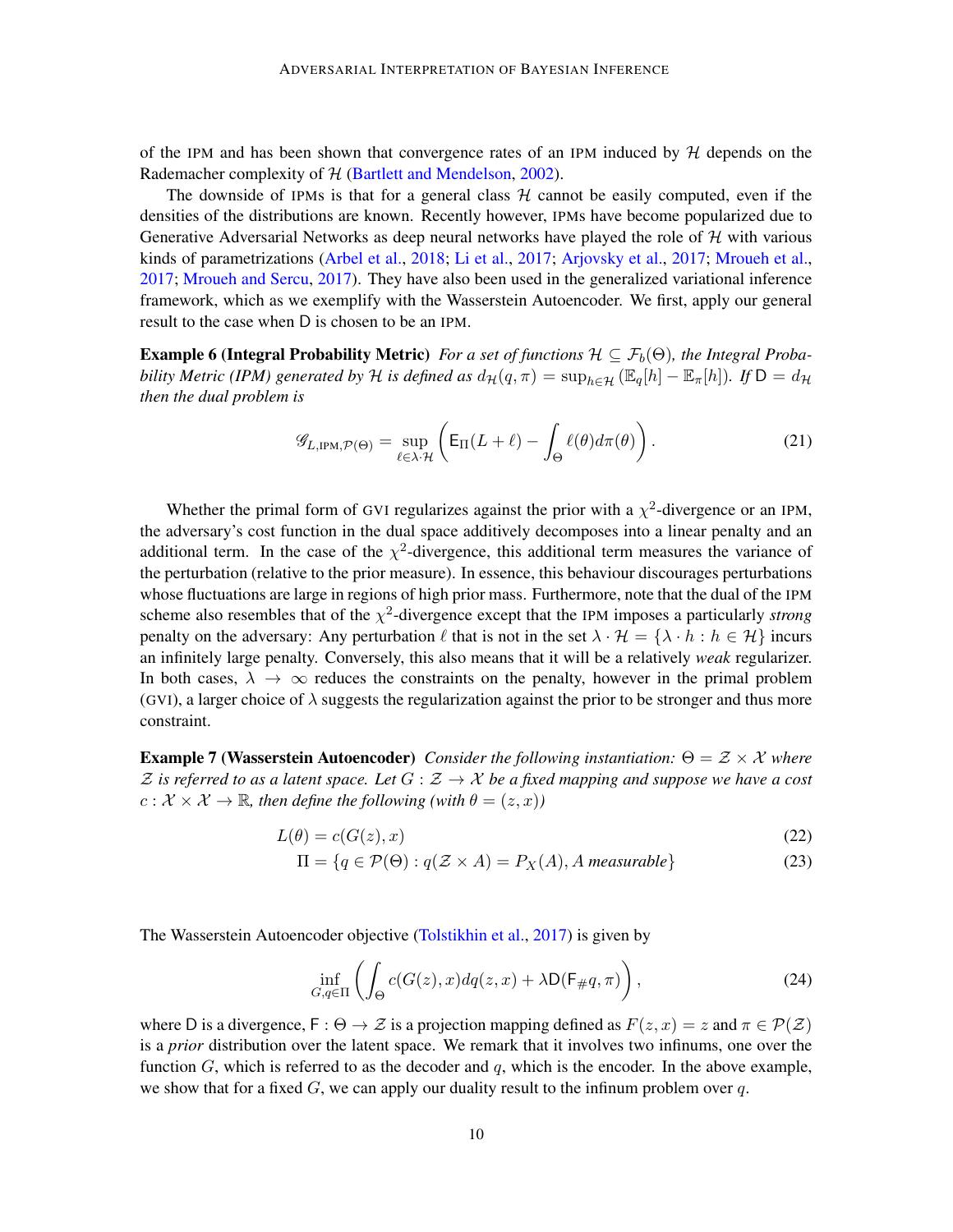The first term of the minimization over  $q$  is referred to as the *reconstruction* cost and the divergence term serves the role of smoothing the latent space. The choice of D is adhoc and chosen without well-posed motivation and left by [\(Tolstikhin et al.,](#page-15-0) [2017\)](#page-15-0) as the subject of theoretical investigation. For computational convenience, the MMD was chosen in [\(Tolstikhin et al.,](#page-15-0) [2017\)](#page-15-0) and furthermore in [\(Zhang et al.,](#page-15-7) [2019\)](#page-15-7) and [\(Patrini et al.,](#page-14-14) [2018\)](#page-14-14), the Wasserstein distance is chosen as the underlying D. Noticing that these prominent choices are both IPMs, we focus on this case where  $D = d_{\mathcal{H}}$  with  $\mathcal{H} \subseteq \mathcal{F}_b(\mathcal{Z})$ . To relate this to GVI, we require the divergence to be over  $\Theta$  and not just Z. This is easily fixed by simply embedding H into  $\mathcal{F}_b(\Theta)$ :  $\mathcal{H} = \{f(x, z) = h(z) : h \in \mathcal{H}\}\.$ Moreover, we then define  $\mathsf{D} = d_{\tilde{\mathcal{H}}}$  and  $\tilde{\pi} = \pi \times \nu$  where  $\nu \in \mathcal{P}(\mathcal{X})$  is an arbitrary probability measure. It then follows that the WAE objective is precisely  $\mathscr{G}_{L,\tilde{D},\Pi}$  with prior  $\tilde{\pi}$ . We now invoke our main result, noting that  $\Pi$  is closed and convex to derive the dual:

$$
\mathcal{G}_{L_G,\tilde{\mathbf{D}},\Pi} = \sup_{\ell \in \mathcal{H}} \left( \mathsf{E}_{\Pi} \left[ L_G + \ell \right] - \int_{\mathcal{Z}} \ell(z) d\pi(z) \right). \tag{25}
$$

We use L as  $L_G$  to remind the dependence on G which makes the contribution to WAE in two-fold. First, it explicitly comments on the *robustness* of the encoder q as a solution to this adversarial problem given that IPMs are natural choices in this setting and therefore complimenting this choice of D as discussed above, despite theory only existing for when D is an  $f$ -divergence [\(Husain et al.,](#page-13-10)  $2019$ ). Secondly, the minimization problem over G can now be interpreted as a min-max problem:

$$
\inf_{G} \mathcal{G}_{L_G, \tilde{\mathsf{D}}, \Pi} = \inf_{G} \sup_{\ell \in \mathcal{H}} \left( \mathsf{E}_{\Pi} \left[ L_G + \ell \right] - \int_{\mathcal{Z}} \ell(z) d\pi(z) \right).
$$

Therefore, the function  $G$  is minimizing the worst case reconstruction loss altered by an adversary budgeted in H with penalty based on the prior  $\pi$ . Thus the result provides a reinterpretation to *both* the generator and encoder training of WAE under this choice.

### 4. Conclusion

In this work, we exploit Fenchel duality to study the optimization-centric view of Bayesian inference and provide a foundational reinterpretation. Our findings provide commentary for existing methods such as f-divergence regularization but apply to Wasserstein Autoencoders (WAE) - a setting that is conceptually seperate from Bayesian inference yet belongs to the same family, attesting to the generality of our result.

Our work provides a number of avenues that are of particular practical interest. For example, our results suggest that IPM-regularization could provide more robust posterior inferences. While exploring applications of this insight goes beyond the scope of the current paper, we will study the methodological possibilities raised by our results in future work. our results theoretically show the advantages of using IPMs for robustifying posteriors in many settings whose choice would be studied for specialized domains. In a similar vein our dual form for the WAE hints at a new algorithm, our results suggest that IPM-regularization could provide more robust posterior inferences. While exploring applications of this insight goes beyond the scope of the current paper, we will study the methodological possibilities raised by our results in future work.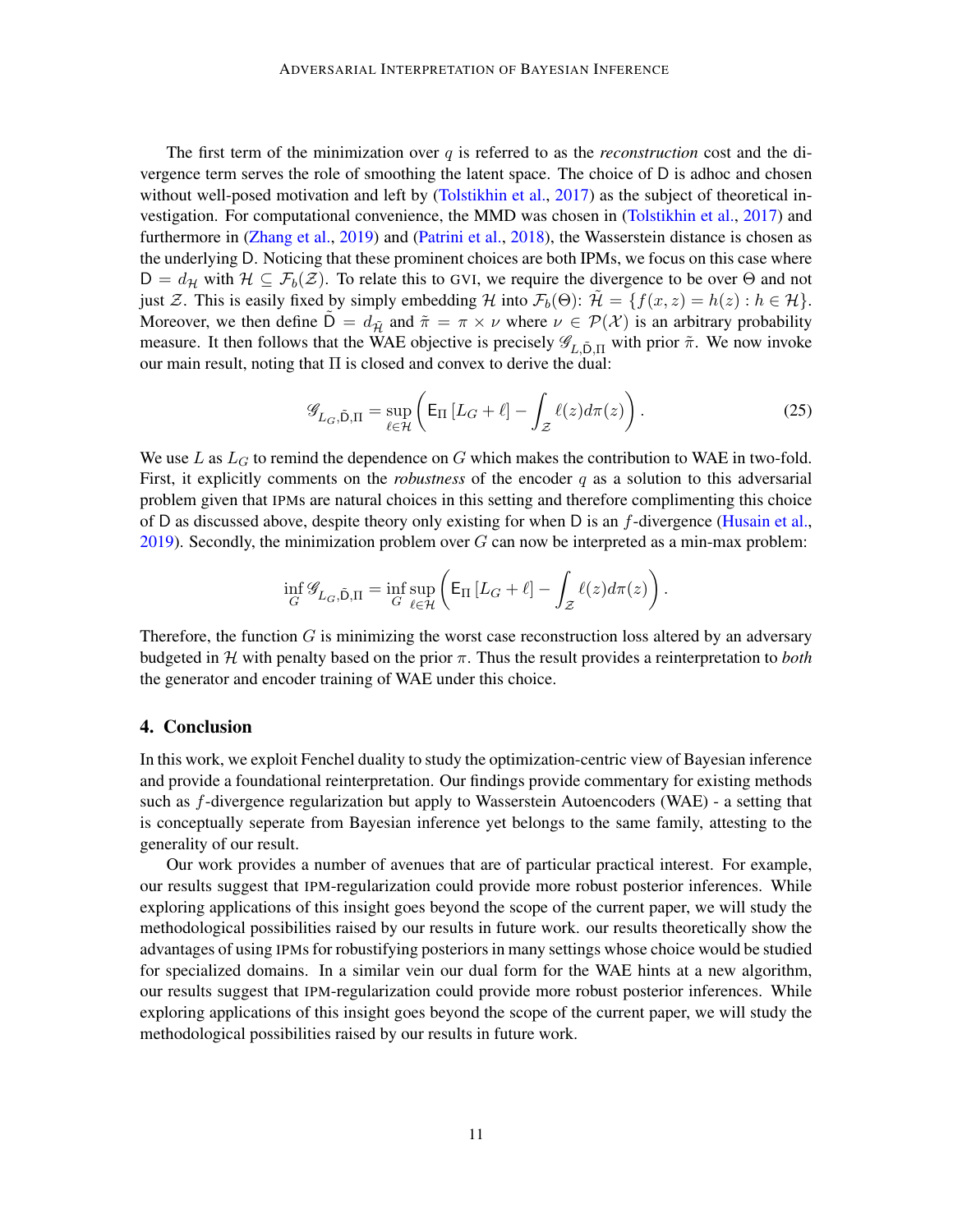## References

- <span id="page-11-5"></span>Sergios Agapiou, Stig Larsson, and Andrew M Stuart. Posterior consistency of the bayesian approach to linear ill-posed inverse problems. 2012.
- <span id="page-11-8"></span>Alexander A. Alemi. Variational predictive information bottleneck. In *Workshop on Information Theory, Advances in Neural Information Processing Systems*, 2019.
- <span id="page-11-3"></span>Pierre Alquier. Non-exponentially weighted aggregation: regret bounds for unbounded loss functions. *arXiv preprint arXiv:2009.03017*, 2020.
- <span id="page-11-11"></span>Pierre Alquier and Benjamin Guedj. Simpler PAC-Bayesian bounds for hostile data. *Machine Learning*, 107(5):887–902, 2018.
- <span id="page-11-9"></span>Pierre Alquier, James Ridgway, and Nicolas Chopin. On the properties of variational approximations of Gibbs posteriors. *The Journal of Machine Learning Research*, 17(1):8374–8414, 2016.
- <span id="page-11-13"></span>Michael Arbel, Dougal Sutherland, Mikołaj Binkowski, and Arthur Gretton. On gradient regular- ´ izers for mmd gans. In *Advances in Neural Information Processing Systems*, pages 6700–6710, 2018.
- <span id="page-11-14"></span>Martin Arjovsky, Soumith Chintala, and Léon Bottou. Wasserstein gan. *arXiv preprint arXiv:1701.07875*, 2017.
- <span id="page-11-12"></span>Peter L Bartlett and Shahar Mendelson. Rademacher and gaussian complexities: Risk bounds and structural results. *Journal of Machine Learning Research*, 3(Nov):463–482, 2002.
- <span id="page-11-6"></span>Thomas Bayes. An essay towards solving a problem in the doctrine of chances. *Philosophical Transactions of the Royal Society of London*, 53:370–418, 1763.
- <span id="page-11-10"></span>Luc Bégin, Pascal Germain, François Laviolette, and Jean-Francis Roy. PAC-Bayesian bounds based on the Rényi divergence. In *Artificial Intelligence and Statistics*, pages 435–444, 2016.
- <span id="page-11-2"></span>James O Berger. *Statistical decision theory and Bayesian analysis*. Springer Science & Business Media, 2013.
- <span id="page-11-7"></span>James O. Berger, Elías Moreno, Luis Raul Pericchi, M. Jesús Bayarri, José M. Bernardo, Juan A. Cano, Julián De la Horra, Jacinto Martín, David Ríos-Insúa, Dasgupta A. Betrò, Bruno, Paul Gustafson, Larry Wasserman, Joseph B. Kadane, Cid Srinivasan, Michael Lavine, Anthony O'Hagan, Wolfgang Polasek, Christian P. Robert, Constantinos Goutis, Fabrizio Ruggeri, Gabriella Salinetti, and Siva Sivaganesan. An overview of robust Bayesian analysis. *Test*, 3(1): 5–124, 1994.
- <span id="page-11-1"></span>José M. Bernardo. Bayesian theory. *Wiley Series in Probability and Statistics. 23 cm. 586 p.*, 2000.
- <span id="page-11-0"></span>Pier Giovanni Bissiri, Chris Holmes, and Stephen Walker. A general framework for updating belief distributions. *Journal of the Royal Statistical Society: Series B (Statistical Methodology)*, 78(5): 1103–1130, 2016.

<span id="page-11-4"></span>Andrea Braides et al. *Gamma-convergence for Beginners*, volume 22. Clarendon Press, 2002.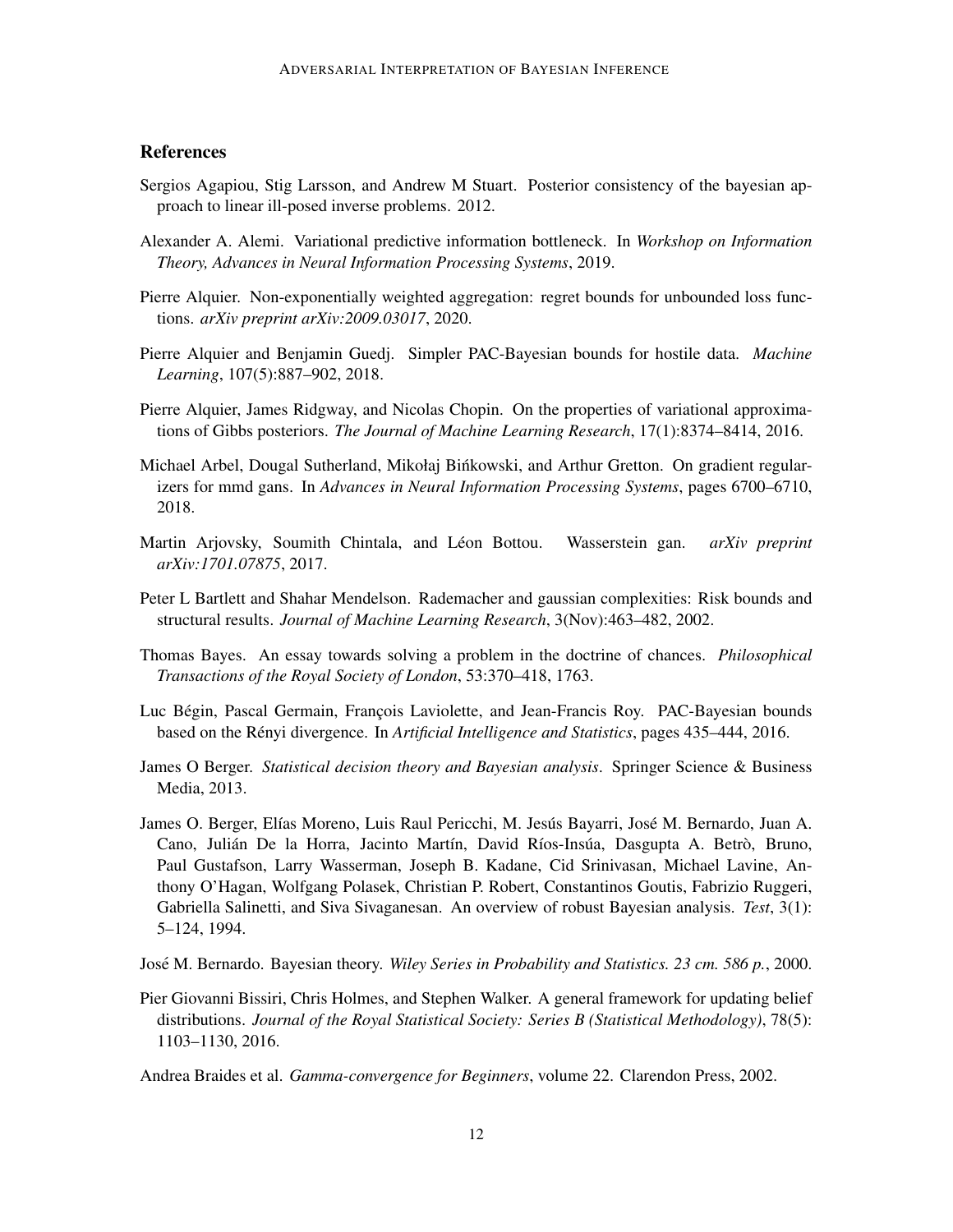- <span id="page-12-1"></span>Caitlin E Buck and Bo Meson. On being a good Bayesian. *World Archaeology*, 47(4):567–584, 2015.
- <span id="page-12-5"></span>Olivier Catoni. Pac-bayesian supervised classification. *Lecture Notes-Monograph Series. IMS*, 2007.
- <span id="page-12-4"></span>Badr-Eddine Cherief-Abdellatif and Pierre Alquier. MMD-Bayes: Robust Bayesian estimation via ´ maximum mean discrepancy. *arXiv preprint arXiv:1909.13339*, 2019.
- <span id="page-12-13"></span>Zac Cranko, Zhan Shi, Xinhua Zhang, Richard Nock, and Simon Kornblith. Generalised lipschitz regularisation equals distributional robustness. *arXiv preprint arXiv:2002.04197*, 2020.
- <span id="page-12-12"></span>Bo Dai, Hanjun Dai, Niao He, Weiyang Liu, Zhen Liu, Jianshu Chen, Lin Xiao, and Le Song. Coupled variational Bayes via optimization embedding. In *Advances in Neural Information Processing Systems 31*, pages 9713–9723, 2018.
- <span id="page-12-7"></span>Gianni Dal Maso. *An introduction to* Γ*-convergence*, volume 8. Springer Science & Business Media, 2012.
- <span id="page-12-9"></span>Pierre-Simon De Laplace. Mémoire sur la probabilité des causes par les événements. Mém. de *math. et phys. présentés à l'Acad. roy. des sci, 6:621–656, 1774.*
- <span id="page-12-14"></span>Ky Fan. Minimax theorems. *Proceedings of the National Academy of Sciences of the United States of America*, 39(1):42, 1953.
- <span id="page-12-8"></span>Farzan Farnia and David Tse. A convex duality framework for gans. In *Advances in Neural Information Processing Systems*, pages 5248–5258, 2018.
- <span id="page-12-2"></span>Edwin Fong and Chris Holmes. On the marginal likelihood and cross-validation. *arXiv preprint arXiv:1905.08737*, 2019.
- <span id="page-12-10"></span>Futoshi Futami, Issei Sato, and Masashi Sugiyama. Variational inference based on robust divergences. In *Proceedings of the Twenty-First International Conference on Artificial Intelligence and Statistics*, volume 84 of *Proceedings of Machine Learning Research*, pages 813–822. PMLR, 2018.
- <span id="page-12-11"></span>Kuzman Ganchev, Jennifer Gillenwater, and Ben Taskar. Posterior regularization for structured latent variable models. *Journal of Machine Learning Research*, 11:2001–2049, 2010.
- <span id="page-12-6"></span>Pascal Germain, Francis Bach, Alexandre Lacoste, and Simon Lacoste-Julien. PAC-Bayesian theory meets Bayesian inference. In *Advances in Neural Information Processing Systems*, pages 1884– 1892, 2016.
- <span id="page-12-3"></span>Abhik Ghosh and Ayanendranath Basu. Robust Bayes estimation using the density power divergence. *Annals of the Institute of Statistical Mathematics*, 68(2):413–437, 2016.
- <span id="page-12-0"></span>Michael Goldstein. Subjective Bayesian analysis: principles and practice. *Bayesian Analysis*, 1(3): 403–420, 2006.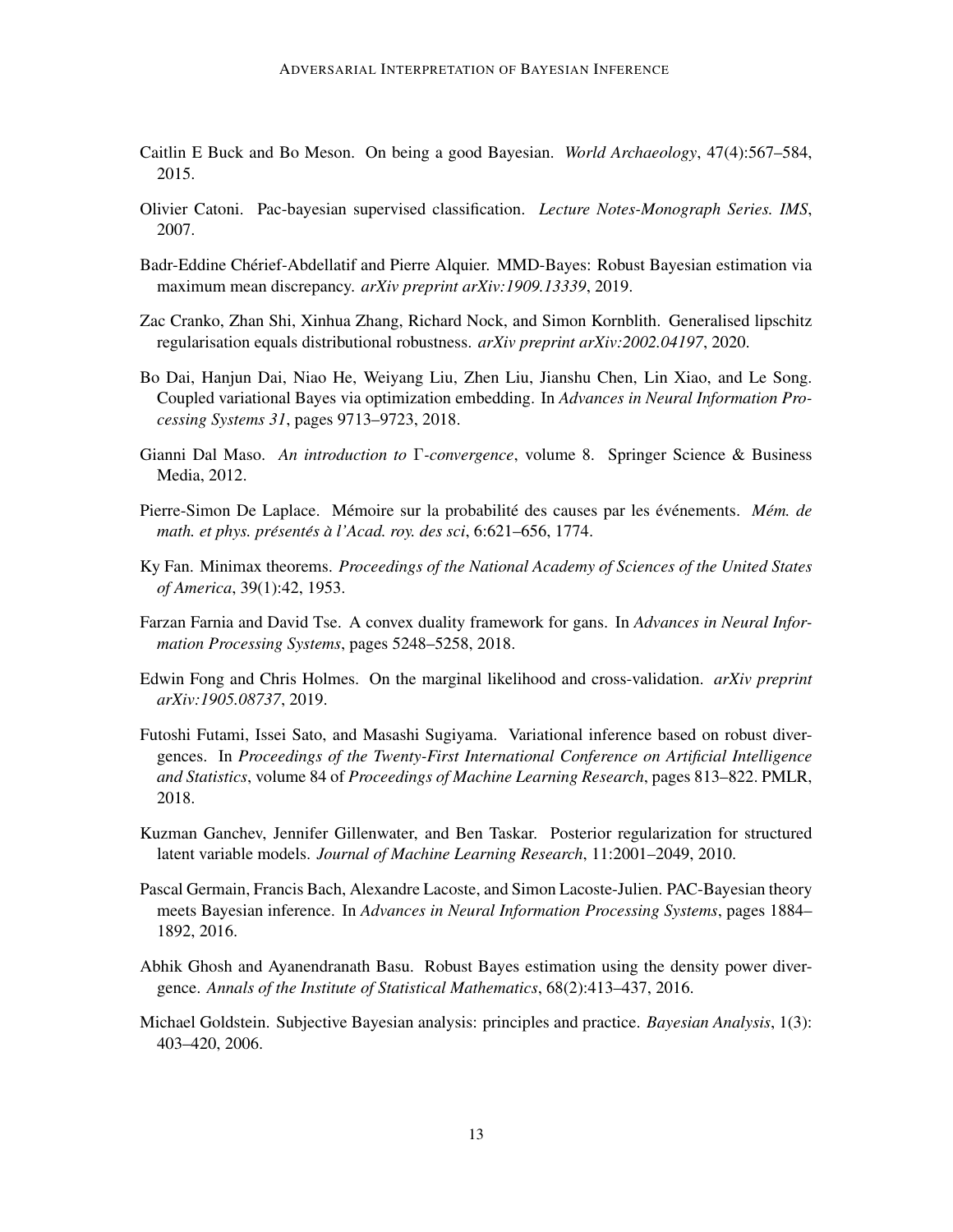- <span id="page-13-1"></span>Peter Grünwald. Safe learning: bridging the gap between Bayes, MDL and statistical learning theory via empirical convexity. In *Proceedings of the 24th Annual Conference on Learning Theory*, pages 397–420, 2011.
- <span id="page-13-2"></span>Peter Grünwald. The safe Bayesian. In *International Conference on Algorithmic Learning Theory*, pages 169–183. Springer, 2012.
- <span id="page-13-7"></span>Benjamin Guedj. A primer on PAC-Bayesian learning. *arXiv preprint arXiv:1901.05353*, 2019.
- <span id="page-13-4"></span>Chris Holmes and Stephen Walker. Assigning a value to a power likelihood in a general bayesian model. *Biometrika*, 104(2):497–503, 2017.
- <span id="page-13-3"></span>Giles Hooker and Anand N Vidyashankar. Bayesian model robustness via disparities. *Test*, 23(3): 556–584, 2014.
- <span id="page-13-11"></span>Hisham Husain. Distributional robustness with ipms and links to regularization and gans. *arXiv preprint arXiv:2006.04349*, 2020.
- <span id="page-13-10"></span>Hisham Husain, Richard Nock, and Robert C Williamson. A primal-dual link between gans and autoencoders. In *Advances in Neural Information Processing Systems*, pages 413–422, 2019.
- <span id="page-13-15"></span>Hisham Husain, Kamil Ciosek, and Ryota Tomioka. Regularized policies are reward robust. In *International Conference on Artificial Intelligence and Statistics*, pages 64–72. PMLR, 2021.
- <span id="page-13-5"></span>Jack Jewson, Jim Smith, and Chris Holmes. Principles of Bayesian inference using general divergence criteria. *Entropy*, 20(6):442, 2018.
- <span id="page-13-8"></span>Jeremias Knoblauch. Frequentist consistency of generalized variational inference. *arXiv preprint arXiv:1912.04946*, 2019a.
- <span id="page-13-14"></span>Jeremias Knoblauch. Robust deep gaussian processes. *arXiv preprint arXiv:1904.02303*, 2019b.
- <span id="page-13-6"></span>Jeremias Knoblauch and Lara Vomfell. Robust bayesian inference for discrete outcomes with the total variation distance. *arXiv preprint arXiv:2010.13456*, 2020.
- <span id="page-13-13"></span>Jeremias Knoblauch, Jack Jewson, and Theodoros Damoulas. Doubly robust Bayesian inference for non-stationary streaming data using β-divergences. In *Advances in Neural Information Processing Systems*, pages 64–75, 2018.
- <span id="page-13-0"></span>Jeremias Knoblauch, Jack Jewson, and Theodoros Damoulas. Generalized variational inference: Three arguments for deriving new posteriors. *arXiv preprint arXiv:1904.02063*, 2019.
- <span id="page-13-12"></span>Solomon Kullback and Richard A Leibler. On information and sufficiency. *The annals of mathematical statistics*, 22(1):79–86, 1951.
- <span id="page-13-16"></span>Chun-Liang Li, Wei-Cheng Chang, Yu Cheng, Yiming Yang, and Barnabás Póczos. Mmd gan: Towards deeper understanding of moment matching network. In *Advances in Neural Information Processing Systems*, pages 2203–2213, 2017.
- <span id="page-13-9"></span>Shuang Liu and Kamalika Chaudhuri. The inductive bias of restricted f-gans. *arXiv preprint arXiv:1809.04542*, 2018.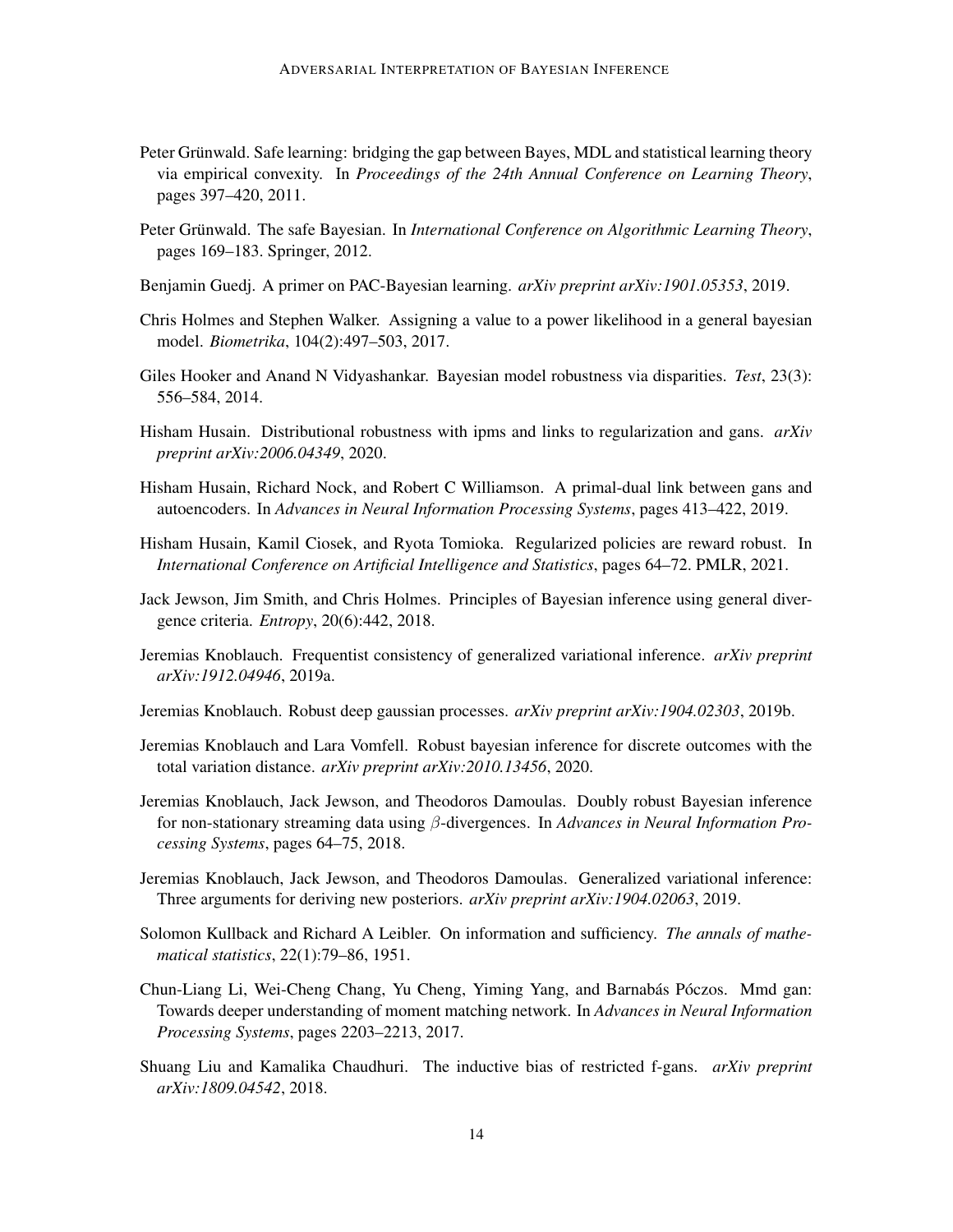- <span id="page-14-6"></span>Yulong Lu. On the bernstein-von mises theorem for high dimensional nonlinear bayesian inverse problems. *arXiv preprint arXiv:1706.00289*, 2017.
- <span id="page-14-7"></span>Yulong Lu, Andrew Stuart, and Hendrik Weber. Gaussian approximations for probability measures on R d . *SIAM/ASA Journal on Uncertainty Quantification*, 5(1):1136–1165, 2017.
- <span id="page-14-2"></span>SP Lyddon, CC Holmes, and SG Walker. General Bayesian updating and the loss-likelihood bootstrap. *Biometrika*, 106(2):465–478, 2019.
- <span id="page-14-3"></span>David A. McAllester. Some PAC-Bayesian theorems. *Machine Learning*, 37(3):355–363, 1999a.
- <span id="page-14-4"></span>David A. McAllester. PAC-Bayesian model averaging. In *Proceedings of the twelfth annual conference on Computational learning theory*, pages 164–170. ACM, 1999b.
- <span id="page-14-8"></span>Jeffrey W. Miller and David B. Dunson. Robust Bayesian inference via coarsening. *Journal of the American Statistical Association*, 114(527):1113–1125, 2019.
- <span id="page-14-13"></span>Youssef Mroueh and Tom Sercu. Fisher gan. In *Advances in Neural Information Processing Systems*, pages 2513–2523, 2017.
- <span id="page-14-12"></span>Youssef Mroueh, Chun-Liang Li, Tom Sercu, Anant Raj, and Yu Cheng. Sobolev gan. *arXiv preprint arXiv:1711.04894*, 2017.
- <span id="page-14-11"></span>Alfred Müller. Integral probability metrics and their generating classes of functions. Advances in *Applied Probability*, 29(2):429–443, 1997.
- <span id="page-14-1"></span>Tomoyuki Nakagawa and Shintaro Hashimoto. Robust Bayesian inference via γ-divergence. *Communications in Statistics-Theory and Methods*, pages 1–18, 2019.
- <span id="page-14-0"></span>Anthony O'Hagan and Jeremy E Oakley. Probability is perfect, but we can't elicit it perfectly. *Reliability Engineering & System Safety*, 85(1):239–248, 2004.
- <span id="page-14-9"></span>Juki Ohnishi and Jean Honorio. Novel change of measure inequalities with applications to pacbayesian bounds and monte carlo estimation. *arXiv preprint arXiv:2002.10678*, 2020.
- <span id="page-14-14"></span>Giorgio Patrini, Marcello Carioni, Patrick Forre, Samarth Bhargav, Max Welling, Rianne van den Berg, Tim Genewein, and Frank Nielsen. Sinkhorn autoencoders. *arXiv preprint arXiv:1810.01118*, 2018.
- <span id="page-14-10"></span>François-Pierre Paty and Marco Cuturi. Regularized optimal transport is ground cost adversarial. In *International Conference on Machine Learning*, pages 7532–7542. PMLR, 2020.
- <span id="page-14-17"></span>Jean-Paul Penot. *Calculus without derivatives*, volume 266. Springer Science & Business Media, 2012.
- <span id="page-14-5"></span>Mark D Reid, Rafael M Frongillo, Robert C Williamson, and Nishant Mehta. Generalized mixability via entropic duality. In *Conference on Learning Theory*, pages 1501–1522, 2015.
- <span id="page-14-15"></span>R Tyrrell Rockafellar. *Convex analysis*. Number 28. Princeton university press, 1970.
- <span id="page-14-16"></span>Ralph Rockafellar. Integrals which are convex functionals. *Pacific journal of mathematics*, 24(3): 525–539, 1968.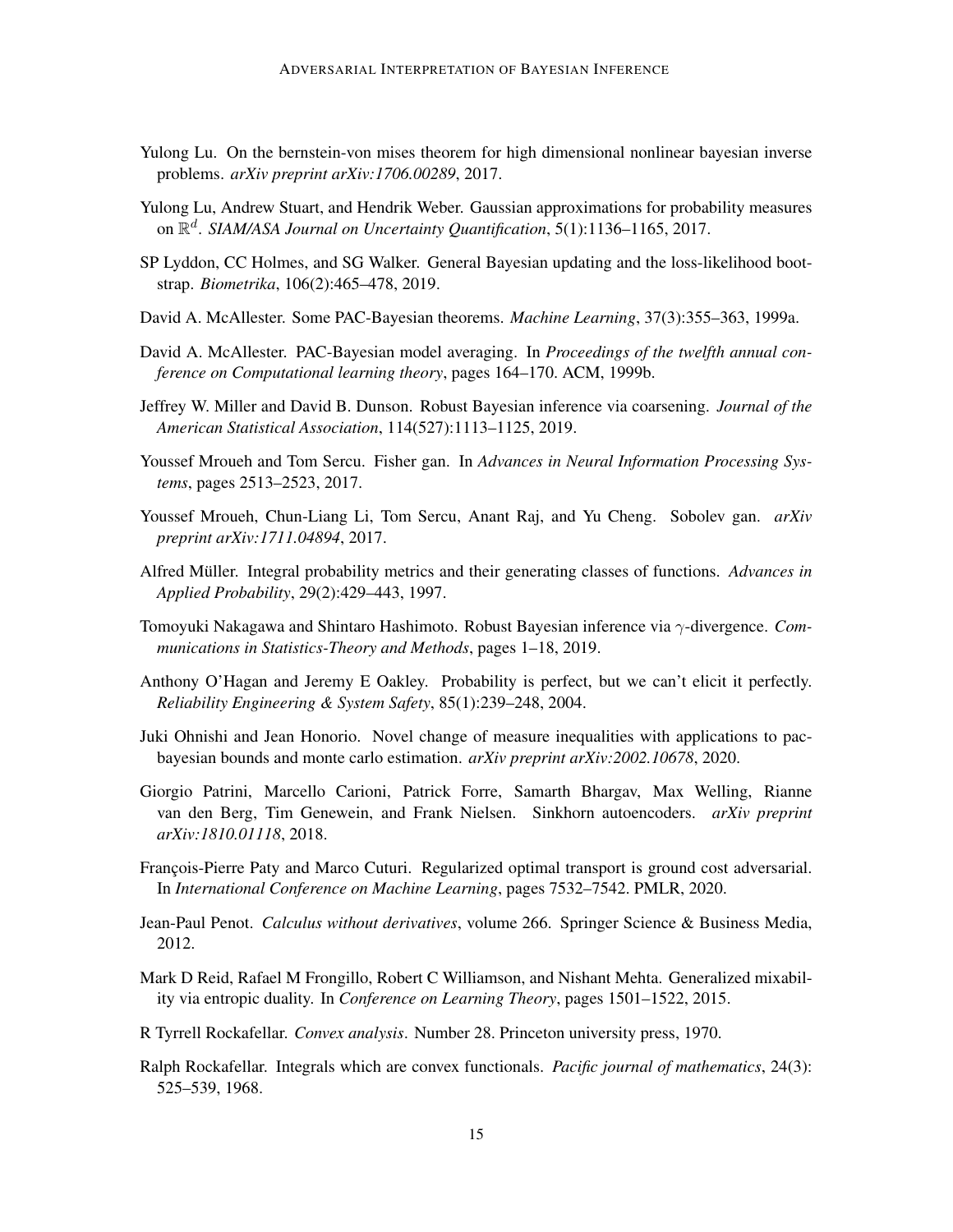- <span id="page-15-3"></span>John Shawe-Taylor and Robert C Williamson. A PAC analysis of a Bayesian estimator. In *Annual Workshop on Computational Learning Theory: Proceedings of the tenth annual conference on Computational learning theory*, volume 6, pages 2–9, 1997.
- <span id="page-15-0"></span>Ilya Tolstikhin, Olivier Bousquet, Sylvain Gelly, and Bernhard Schoelkopf. Wasserstein autoencoders. *arXiv preprint arXiv:1711.01558*, 2017.
- <span id="page-15-6"></span>Cédric Villani. *Optimal transport: old and new*, volume 338. Springer Science & Business Media, 2008.
- <span id="page-15-4"></span>Yixin Wang and David M Blei. Frequentist consistency of variational bayes. *Journal of the American Statistical Association*, pages 1–15, 2018.
- <span id="page-15-1"></span>Peter M Williams. Bayesian conditionalisation and the principle of minimum information. *The British Journal for the Philosophy of Science*, 31(2):131–144, 1980.
- <span id="page-15-8"></span>Constantin Zalinescu. *Convex analysis in general vector spaces*. World scientific, 2002.
- <span id="page-15-2"></span>Arnold Zellner. Optimal information processing and Bayes's theorem. *The American Statistician*, 42(4):278–280, 1988.
- <span id="page-15-7"></span>Shunkang Zhang, Yuan Gao, Yuling Jiao, Jin Liu, Yang Wang, and Can Yang. Wassersteinwasserstein auto-encoders. *arXiv preprint arXiv:1902.09323*, 2019.
- <span id="page-15-5"></span>Jun Zhu, Ning Chen, and Eric P Xing. Bayesian inference with posterior regularization and applications to infinite latent svms. *The Journal of Machine Learning Research*, 15(1):1799–1847, 2014.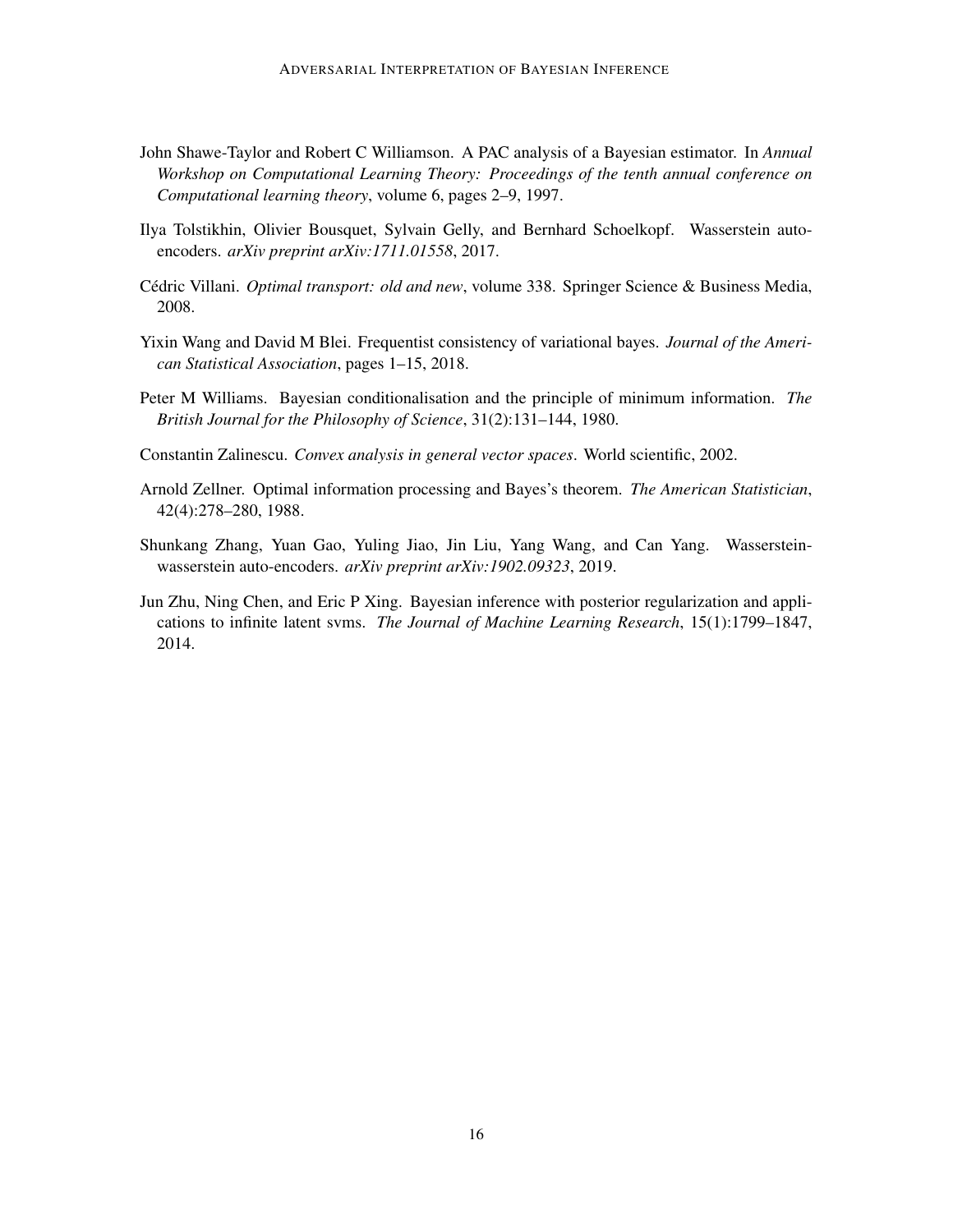## Appendix A. Proofs of Main Results

Before we begin, we introduce some notation that will be used to prove the main results that is exclusive to the Appendix. We will be invoking general convex analysis on the space  $\mathcal{F}_b(\Theta)$ , noting that  $\mathcal{F}_b(\Theta)$  is a Hausdorff locally convex space (through the uniform norm). We use  $\mathcal{B}(\Theta)$  to denote the denote the set of all bounded and finitely additive signed measures over Θ (with a given σ-algebra). For any set  $D \subseteq \mathscr{B}(\Theta)$  and  $h \in \mathcal{F}_b(\Theta)$ , we use  $\sigma_D(h) = \sup_{\nu \in D} \langle h, \nu \rangle$  and  $\iota_D(\nu) =$  $\infty$  ·  $\lbrack \nu \notin D \rbrack$  to denote the *support* and *indicator* functions such as in [Rockafellar](#page-14-15) [\(1970\)](#page-14-15). We introduce the conjugate specific to these spaces

**Definition 9 [\(Rockafellar](#page-14-16) [\(1968\)](#page-14-16))** *For any proper convex function*  $F : \mathscr{B}(\Theta) \to (-\infty, \infty)$ *, we have for any*  $h \in \mathcal{F}_b(\Theta)$  *we define* 

<span id="page-16-1"></span>
$$
F^{\star}(h) = \sup_{\mu \in \mathcal{B}(\Theta)} \left( \int_{\Theta} h d\mu - F(\mu) \right)
$$

*and for any*  $\mu \in \mathcal{B}(\Theta)$  *we define* 

$$
F^{\star\star}(\mu) = \sup_{h \in \mathcal{F}_b(\Theta)} \left( \int_{\Theta} h d\mu - F^{\star}(h) \right).
$$

<span id="page-16-0"></span>Theorem 10 [\(Zalinescu](#page-15-8) [\(2002\)](#page-15-8) Theorem 2.3.3) *If* X *is a Hausdorff locally convex space, and*  $F: X \to (-\infty, \infty]$  *is a proper convex lower semi-continuous function then*  $F^{\star\star} = F$ *.* 

#### A.1. Proof of Theorem [5](#page-6-0)

<span id="page-16-3"></span>**Lemma 11** *For any*  $\Pi \subseteq \mathcal{P}(\Theta)$  *and*  $L \in \mathcal{F}_b(\Theta)$ *, we have* 

$$
\mathbb{E}_{\overline{\text{co}}(\Pi)}[L] = \mathbb{E}_{\Pi}[L].\tag{26}
$$

**Proof** For any  $n \in \mathbb{N}$ , we denote  $\Delta_n = \{ \alpha \in [0,1]^n : \sum_{i=1}^n \alpha_i = 1 \}$ . We then have

$$
\mathbb{E}_{\overline{\text{co}}(\Pi)}[L] = \inf_{q \in \overline{\text{co}}(\Pi)} \mathbb{E}_q[L] \tag{27}
$$

$$
= \inf_{n \in \mathbb{N}: \alpha \in \Delta_n, q_i \in \Pi, \forall i=1,\dots,n} \mathbb{E}_{\sum_{i=1}^n \alpha_i q_i} [L]
$$
(28)

$$
\stackrel{(1)}{=} \inf_{n \in \mathbb{N} : \alpha \in \Delta_n, q_i \in \Pi, \forall i = 1, \dots, n} \sum_{i=1}^n \alpha_i \mathbb{E}_{q_i}[L]
$$
\n(29)

$$
= \inf_{n \in \mathbb{N}: \alpha \in \Delta_n} \sum_{i=1}^n \alpha_i \inf_{q_i \in \Pi} \mathbb{E}_{q_i}[L]
$$
(30)

$$
= \inf_{n \in \mathbb{N}: \alpha \in \Delta_n} \sum_{i=1}^n \alpha_i \mathbb{E}_{\Pi}[L]
$$
\n(31)

<span id="page-16-2"></span>
$$
=\mathbb{E}_{\Pi}[L],\tag{32}
$$

where (1) holds due to linearity of expectation. Moreover, since  $\mathbb{E}_{\Pi}$  is the infinum of linear function, it follows that taking the closure will be attained and thus justifies  $\overline{co}(\Pi)$ .

We will employ Theorem [10](#page-16-0) to derive the duality result and present in the form of an early Lemma for consistency in notation.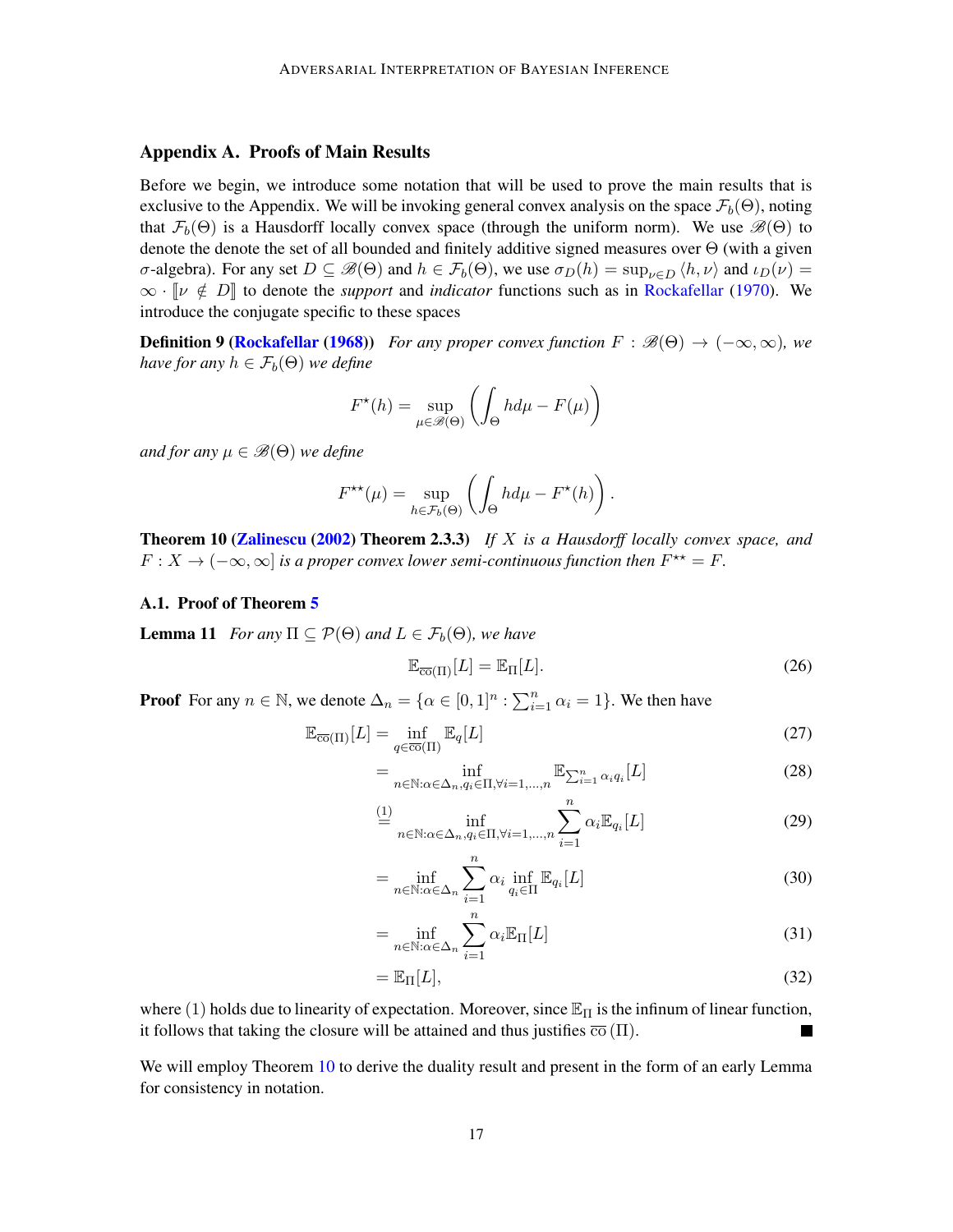**Lemma 12** *For any prior*  $\pi \in \mathcal{P}(\Theta)$ *, we have* 

<span id="page-17-0"></span>
$$
D(q,\pi) = \sup_{\ell \in \mathcal{F}_b(\Theta)} \left( \mathbb{E}_{q(\theta)}[\ell(\theta)] - D_{\pi}^{\star}(\ell) \right)
$$
(33)

**Proof** Using Theorem [10,](#page-16-0) we have  $D = D^{**}$  since D is proper convex and lower semicontinuous by assumption and by applying Definition [9,](#page-16-1) we get the desired result.

We then need a Lemma that takes care of technical conditions

**Lemma 13** *For any prior*  $\pi \in \mathcal{P}(\Theta)$ , *regularizer* D *and set*  $\Pi \subseteq \mathcal{P}(\Theta)$ , *define a function* F:  $\mathcal{P}(\Theta) \times \mathcal{F}_b(\Theta) \to \mathbb{R}$  as

$$
F(q,\ell) = \mathbb{E}_{q(\theta)} \left[ L(\theta) \right] + \mathbb{E}_{q(\theta)} \left[ \ell(\theta) \right] - \mathsf{D}_{\pi}^{\star}(\ell) + \iota_{\overline{\text{co}}(\Pi)}(q). \tag{34}
$$

*It holds that*

$$
\inf_{q \in \mathcal{P}(\Theta)} \sup_{\ell \in \mathcal{F}_b(\Theta)} F(q, \ell) = \sup_{\ell \in \mathcal{F}_b(\Theta)} \inf_{q \in \mathcal{P}(\Theta)} F(q, \ell)
$$
(35)

**Proof** First note that since  $L, \ell \in \mathcal{F}_b(\Theta)$  and  $\overline{co}(\Pi)$  is closed and convex (by construction), it holds that the mapping  $q \mapsto F(q, \ell)$  is convex and lower semicontinuous [\(Penot,](#page-14-17) [2012\)](#page-14-17). Furthermore note that  $D^{\star}_{\pi}(\ell)$  is convex and lower semicontinuous for any choice of D and since  $q \in \mathcal{P}(\Theta) \subset \mathscr{B}(\Theta)$ , it follows that the mapping  $\ell \mapsto F(q, \ell)$  is also convex and lower semicontinuous. Next, by endowing  $\mathscr{B}(\Theta)$  with the topology via Banach-Alaoglu using strong duality between  $\mathcal{F}_b(\Theta)$  and  $\mathcal{P}(\Theta)$ , it follows that  $\mathcal{P}(\Theta)$  is compact [\(Liu and Chaudhuri,](#page-13-9) [2018,](#page-13-9) Lemma 27(b)). Finally, noting that all conditions for Ky Fan's minimax Theorem are satisfied [\(Fan,](#page-12-14) [1953,](#page-12-14) Theorem 2), the result follows.  $\blacksquare$ 

We now proceed to prove the main result.

 $\mathcal{L}$ 

$$
\inf_{q \in \overline{co}(\Pi)} (\mathbb{E}_{q(\theta)} [L(\theta)] + D(q, \pi))
$$
\n
$$
\stackrel{(1)}{=} \inf_{q \in \overline{co}(\Pi)} (\mathbb{E}_{q(\theta)} [L(\theta)] + \sup_{\ell \in \mathcal{F}_b(\Theta)} (\mathbb{E}_{q(\theta)} [\ell(\theta)] - D_{\pi}^{\star} (\ell)) )
$$
\n
$$
= \inf_{q \in \mathcal{P}(\Theta)} \sup_{\ell \in \mathcal{F}_b(\Theta)} (\mathbb{E}_{q(\theta)} [L(\theta)] + \mathbb{E}_{q(\theta)} [\ell(\theta)] - D_{\pi}^{\star} (\ell) + \iota_{\overline{co}(\Pi)}(q))
$$
\n
$$
\stackrel{(2)}{=} \sup_{\ell \in \mathcal{F}_b(\Theta)} \inf_{q \in \mathcal{P}(\Theta)} (\mathbb{E}_{q(\theta)} [L(\theta)] + \mathbb{E}_{q(\theta)} [\ell(\theta)] - D_{\pi}^{\star} (\ell) + \iota_{\overline{co}(\Pi)}(q))
$$
\n
$$
= \sup_{\ell \in \mathcal{F}_b(\Theta)} (\inf_{q \in \mathcal{P}(\Theta)} (\mathbb{E}_{q(\theta)} [L(\theta) + \ell(\theta)] + \iota_{\overline{co}(\Pi)}(q)) - D_{\pi}^{\star} (\ell))
$$
\n
$$
\stackrel{(3)}{=} \sup_{\ell \in \mathcal{F}_b(\Theta)} (E_{\overline{co}(\Pi)} (L + \ell) - D_{\pi}^{\star} (\ell))
$$
\n
$$
\stackrel{(4)}{=} \sup_{\ell \in \mathcal{F}_b(\Theta)} (\mathsf{E}_{\Pi} (L + \ell) - D_{\pi}^{\star} (\ell)),
$$

where (1) is due to Lemma [12,](#page-16-2) (2) is due to Lemma [13,](#page-17-0) (3) is by definition of  $E_{\Pi}$  and (4) holds due to Lemma [11.](#page-16-3) The proof concludes by noting that the dual of  $\lambda D(\cdot, \pi)$  is  $\lambda D_{\pi}^{\star}(\cdot/\lambda)$ .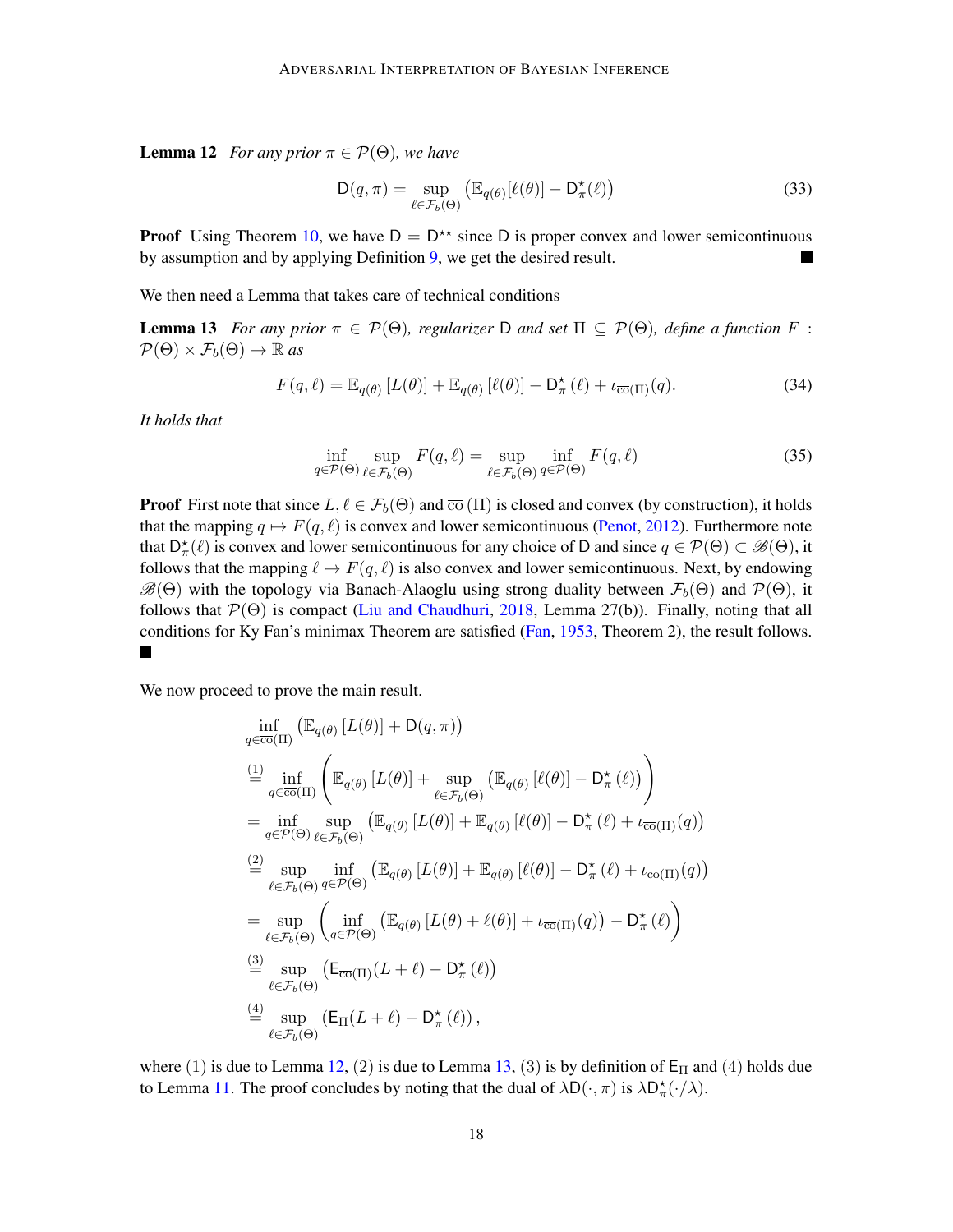## A.2. Proof of Theorem [7](#page-7-3)

First note that  $\mathbb{E}_{q_{\text{D},L,\Pi}(\theta)} [L(\theta) + \ell^*(\theta)] \ge \inf_{q \in \Pi} \mathbb{E}_{q(\theta)} [L(\theta) + \ell^*(\theta)]$  by definition. For the other direction, we have

$$
\inf_{q\in\Pi} \mathbb{E}_{q(\theta)} [L(\theta) + \ell^*(\theta)] - \mathbb{E}_{q_{\text{D},L,\Pi}(\theta)} [L(\theta) + \ell^*(\theta)]
$$
\n
$$
= \left( \mathbb{E}_{\Pi}[L + \ell^*] - \lambda \mathsf{D}_{\pi}^{\star} \left( \frac{\ell^*}{\lambda} \right) \right) + \lambda \mathsf{D}_{\pi}^{\star} \left( \frac{\ell^*}{\lambda} \right) - \mathbb{E}_{q_{\text{D},L,\Pi}(\theta)} [L(\theta) + \ell^*(\theta)]
$$
\n
$$
\stackrel{\text{(1)}}{=} \sup_{\ell \in \mathcal{F}_b(\Theta)} \left( \mathbb{E}_{\Pi}[L + \ell] - \lambda \mathsf{D}_{\pi}^{\star} \left( \frac{\ell}{\lambda} \right) \right) + \lambda \mathsf{D}_{\pi}^{\star} \left( \frac{\ell^*}{\lambda} \right) - \mathbb{E}_{q_{\text{D},L,\Pi}(\theta)} [L(\theta) + \ell^*(\theta)]
$$
\n
$$
\stackrel{\text{(2)}}{=} \inf_{q \in \Pi} (\mathbb{E}_{q}[L] + \lambda \mathsf{D}(q, \pi)) + \lambda \mathsf{D}_{\pi}^{\star} \left( \frac{\ell^*}{\lambda} \right) - \mathbb{E}_{q_{\text{D},L,\Pi}(\theta)} [L(\theta) + \ell^*(\theta)]
$$
\n
$$
\stackrel{\text{(3)}}{=} \mathbb{E}_{q_{\text{D},L,\Pi}}[L] + \lambda \mathsf{D}(q_{\text{D},L,\Pi}, \pi) + \lambda \mathsf{D}_{\pi}^{\star} \left( \frac{\ell^*}{\lambda} \right) - \mathbb{E}_{q_{\text{D},L,\Pi}(\theta)} [L(\theta) + \ell^*(\theta)]
$$
\n
$$
= \lambda \mathsf{D}(q_{\text{D},L,\Pi}, \pi) + \lambda \mathsf{D}_{\pi}^{\star} \left( \frac{\ell^*}{\lambda} \right) - \mathbb{E}_{q_{\text{D},L,\Pi}(\theta)} [\ell^*(\theta)]
$$
\n
$$
\stackrel{\text{(4)}}{=} 0,
$$

where (1) is due to the optimality of  $\ell^*$ , (2) is via Theorem [5](#page-6-0) noting that  $\Pi$  is closed and convex by assumption, (3) is due to optimality of  $q_{D,L,\Pi}$  and (4) holds by applying the Fenchel-Young inequality on D.

### A.3. Proof of Example [4](#page-8-1)

Note that when we pick  $D$  as an  $f$ -divergence, there is a standard result we can recall in the following lemma.

**Lemma 14** *For any lower semicontinuous convex function*  $f : \mathbb{R} \to (-\infty, \infty]$  *with*  $f(1) = 0$  *so that*  $D_{\pi} = D_f(\cdot, \pi)$ *,*  $\mu \in \mathcal{P}(\Theta)$  *and*  $h \in \mathcal{F}_b(\Theta)$ *, it holds that* 

$$
\mathsf{D}_{\pi}^{\star}(h) = \inf_{b \in \mathbb{R}} \left( \mathbb{E}_{\pi} [f^{\star}(h - b)] + b \right),\tag{36}
$$

*where*  $f^*(t) = \sup_{t'} (tt' - f(t'))$  *is the convex conjugate.* 

A proof of this result can be found in Equation (22) of [\(Liu and Chaudhuri,](#page-13-9) [2018\)](#page-13-9). Using this, we can now prove the example for the Kullback-Leibler and  $\chi^2$  divergences.

### A.4. Proof of Example [3](#page-7-4)

Noting that  $f^*(t) = \exp(t-1)$ , the inner b problem can easily be solved:

$$
\inf_{b \in \mathbb{R}} \left( \mathbb{E}_{\pi}[\exp(h - b)] + b \right) = \inf_{b \in \mathbb{R}} \left( \exp(-b) \cdot \mathbb{E}_{\pi}[\exp h] + b \right) \tag{37}
$$

$$
= \log \mathbb{E}_{\pi}[\exp h] \tag{38}
$$